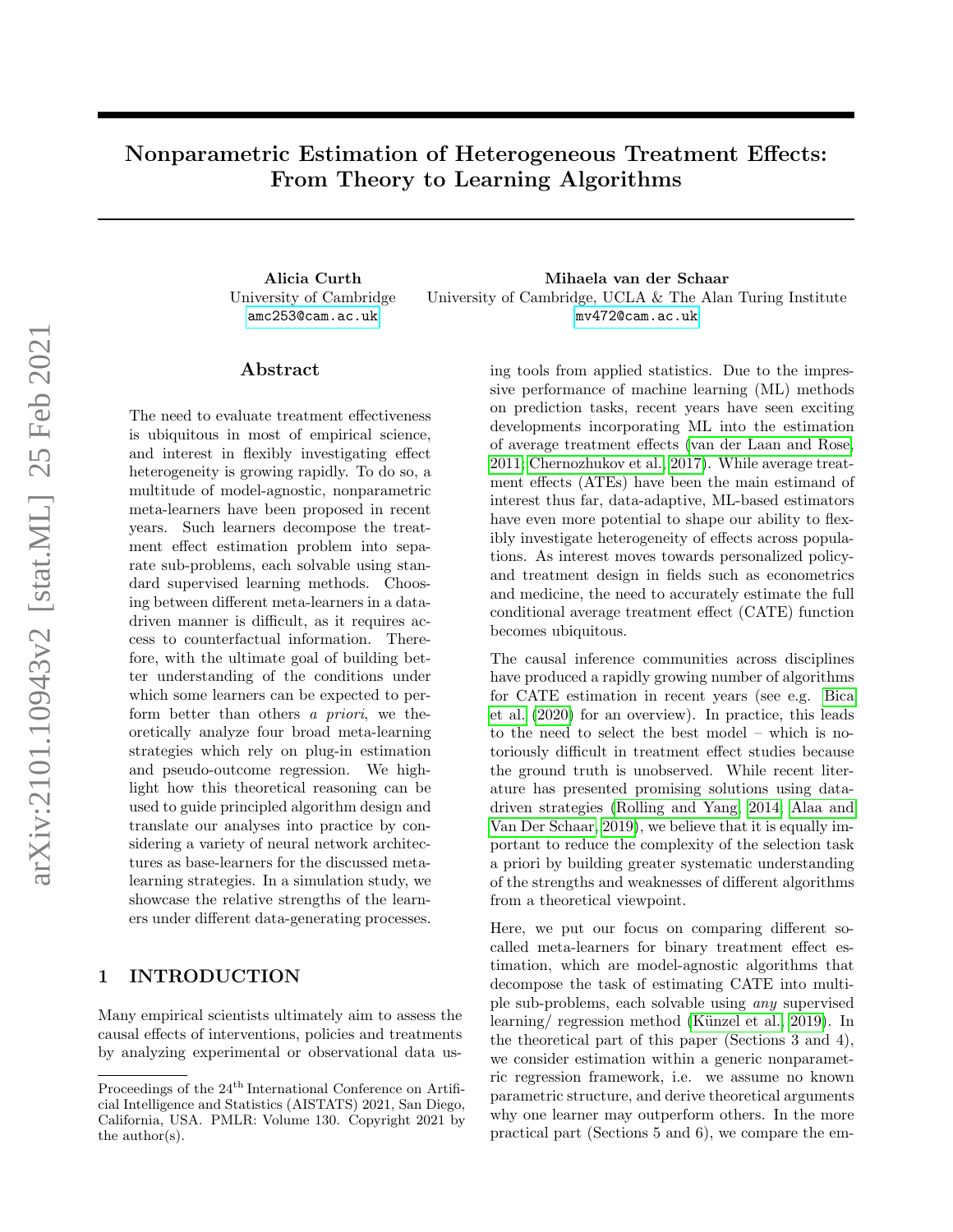pirical performance of the different learners using the same underlying machine learning method, and consider a variety of neural network (NN) architectures for CATE estimation. Throughout, instead of arguing that one learning algorithm is superior to all others, we aim to highlight how expert knowledge on the underlying data-generating process (DGP) can narrow the choice of algorithms a priori and guide model design.

Contributions Our contributions are three-fold: First, we provide theoretical insights into nonparametric CATE estimation using meta-learners. We propose a new classification of meta-learners inspired by the ATE estimator taxonomy, categorizing algorithms into four broad classes: one-step plug-in learners and three types of two-step learners, which use unbiased pseudo-outcomes based on regression adjustment (RA), propensity weighting (PW) or both (DR), as illustrated in Figure [1.](#page-1-0) We present an analysis of the theoretical properties of the learners and discuss resulting theoretical criteria for choosing between them. While both plug-in and DR-learner have been previously analyzed, our analysis and discussion of RA- and PW-learner are – to the best of our knowledge – new. Second, we compare four existing model architectures for CATE estimation using NNs and propose a new architecture which generalizes existing approaches. These architectures allow for different degrees of information sharing between nuisance parameter estimators, and we highlight the (dis-)advantages of different architectures. We also provide a suite of sklearnstyle implementations for all architectures and meta-learners we consider<sup>[1](#page-1-1)</sup>.

Third, we illustrate our theoretical arguments in simulation experiments, demonstrating how differences in DGPs and sample size influence the relative performance of different learners empirically. By considering how to best combine model architectures and meta-learner strategies, we also attempt to bridge the gap between the relatively disjoint literatures on metalearners and end-to-end CATE estimation using NNs.

#### 1.1 Related Work

We restrict our attention to so-called 'meta-learners' for CATE – model-agnostic algorithms that can be implemented using any arbitrary ML method. Künzel [et al.](#page-9-3) [\(2019\)](#page-9-3) appear to be the first paper explicitly discussing meta-learning strategies for CATE estimation, of which they consider and named three in detail: The S-learner (single learner), in which the treatment indicator is simply included as an additional fea-



<span id="page-1-0"></span>Figure 1: High-level overview of the four meta-learning strategies considered in this paper. A refers to a generic regression algorithm and  $\mathcal D$  refers to input data, both of which are used to estimate the propensity score  $\hat{\pi}(x)$ , the potential outcomes  $\hat{\mu}_w(x)$  and CATE  $\hat{\tau}(x)$ , and to compute the pseudo-outcomes  $\tilde{Y}_{l,\hat{\eta}}$ .

ture in otherwise standard regression, the T-learner (two learners) which fits separate regression functions for each treatment group and then takes differences, and the X-learner, a two-step regression estimator that uses each observation twice (see discussion in Section [3\)](#page-2-0). [Nie and Wager](#page-10-2) [\(2020\)](#page-10-2) propose a two-step algorithm that estimates CATE using orthogonalization with respect to the nuisance functions, which they dub R-learner as it is based on [Robinson](#page-10-3) [\(1988\)](#page-10-3). Finally, [Kennedy](#page-9-4) [\(2020\)](#page-9-4) proposes the DR-learner (doubly robust learner), a two-step algorithm that uses the expression for the doubly robust augmented inverse propensity weighted (AIPW) estimator [\(Robins and](#page-10-4) [Rotnitzky, 1995\)](#page-10-4) as a pseudo-outcome in a two-step regression set-up. With the exception of the DR-learner, the current naming strategy of meta-learners is surprisingly disjoint from the naming of ATE estimators, resulting in names that do not necessarily reflect the statistical concepts the learners are based on. To build better intuition and to facilitate principled theoretical analyses, we re-categorize meta-learning strategies in Section [3.](#page-2-0)

Our theoretical considerations build on the statistical analyses of the fundamental limits of CATE estimation presented for Bayesian nonparametrics in [Alaa](#page-9-5) [and van der Schaar](#page-9-5) [\(2018a,](#page-9-5)[b\)](#page-9-6), as well as the analyses of frequentist estimation using S-, T- and X-learner in Künzel et al. [\(2019\)](#page-9-3) and the DR-learner in [Kennedy](#page-9-4) [\(2020\)](#page-9-4). All prior work considers only a subset of (variations of) the meta-learners we consider here, and can hence not lead to comprehensive practical advice on choosing between all strategies.

While our theoretical analyses of meta-learners apply to generic estimators, in the practical part of this paper we focus on instantiations using standard feedforward neural networks (NNs) and NN-based repre-

<span id="page-1-1"></span><sup>&</sup>lt;sup>1</sup>The code is available at [https://github.com/](https://github.com/AliciaCurth/CATENets) [AliciaCurth/CATENets](https://github.com/AliciaCurth/CATENets) and at [https://github.com/](https://github.com/vanderschaarlab/mlforhealthlabpub/tree/main/alg/CATENets) [vanderschaarlab/mlforhealthlabpub/tree/main/alg/](https://github.com/vanderschaarlab/mlforhealthlabpub/tree/main/alg/CATENets) [CATENets](https://github.com/vanderschaarlab/mlforhealthlabpub/tree/main/alg/CATENets)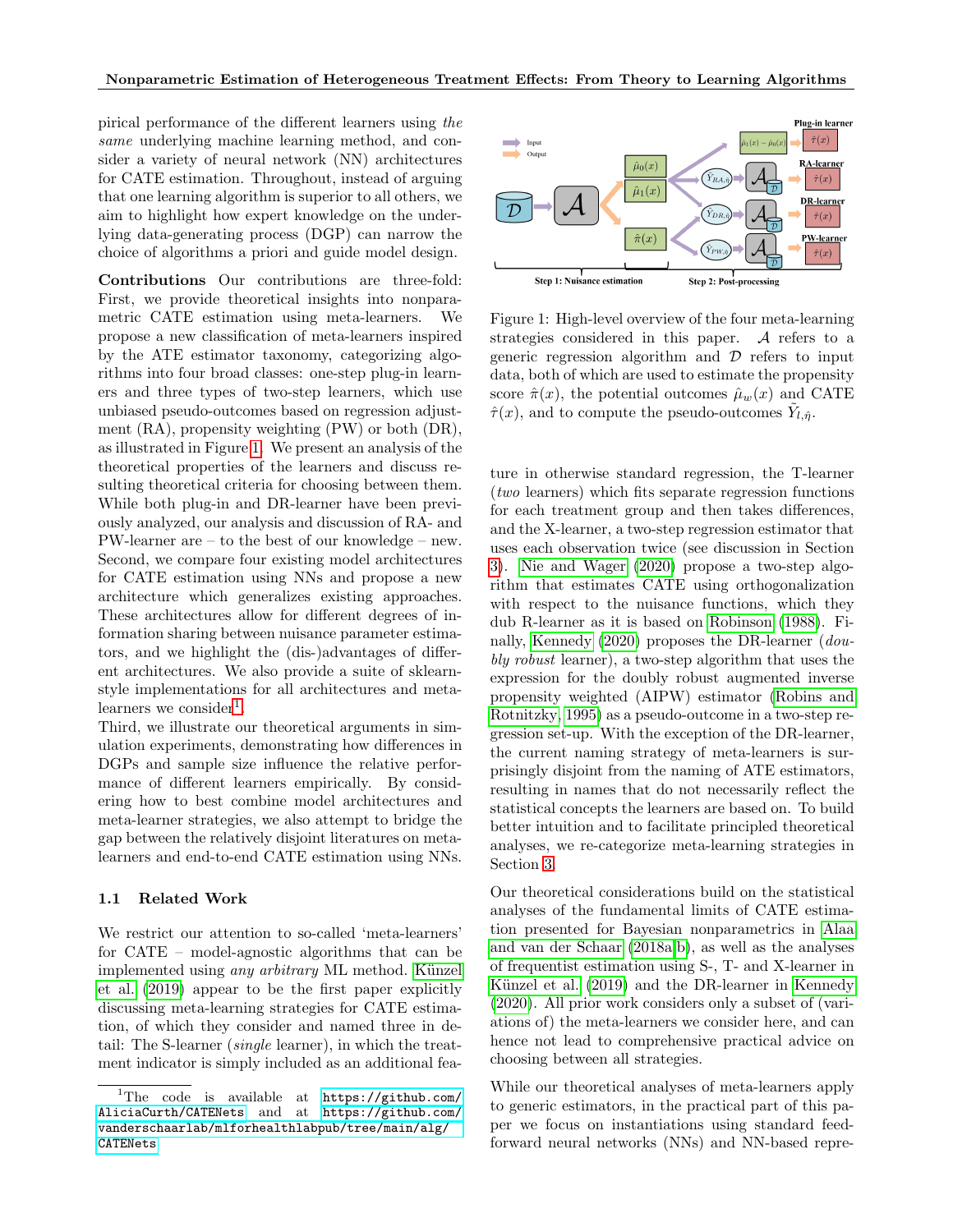sentation learning. This choice is motivated by interesting recent implementations [\(Johansson et al., 2016;](#page-9-7) [Shalit et al., 2017;](#page-10-5) [Hassanpour and Greiner, 2020;](#page-9-8) [Shi](#page-10-6) et al.,  $2019$ ) of hybrids of Künzel et al.  $(2019)$ 's S- and T-learners, which build on ideas from representation learning [\(Bengio et al., 2013\)](#page-9-9) and multi-task learning [\(Caruana, 1997\)](#page-9-10), sharing some information between regression tasks. We discuss these in detail in Section [5.](#page-5-0) As the meta-learners can be used with arbitrary regression estimators, a wide range of other ML methods have been used in practice, and popular choices include Bayesian Additive Regression Trees [\(Hill, 2011\)](#page-9-11) and random forests (Künzel et al., 2019). Note that, in contrast to the model-agnostic nature of the metalearners, there also exist a variety of CATE estimators that rely on a *specific ML method* – e.g. generative adversarial networks [\(Yoon et al., 2018\)](#page-10-7), deep kernel learning [\(Zhang et al., 2020\)](#page-10-8) or generalized random forests [\(Athey et al., 2019\)](#page-9-12) – which therefore fall outside the scope of this paper.

## 2 PROBLEM DEFINITION

Assume we observe a sample  $\mathcal{D} = \{(Y_i, X_i, W_i)\}_{i=1}^n$ , with  $(Y_i, X_i, W_i) \stackrel{i.i.d.}{\sim} \mathbb{P}$ . Here,  $Y \in \mathcal{Y}$  is a continuous or binary outcome of interest,  $X_i \in \mathcal{X} \subset \mathbb{R}^d$  a d-dimensional covariate vector of possible confounders and  $W_i \in \{0,1\}$  is a binary treatment, which is assigned according to propensity score  $\pi(x) = \mathbb{P}(W =$  $1|X = x$ , with marginal treatment assignment probability  $p_{\pi} = \mathbb{P}(W = 1)$ . Using the Neyman-Rubin potential outcomes framework [\(Rubin, 2005\)](#page-10-9), our main interest lies in the individualized treatment effect: the difference between the potential outcomes  $Y_i(0)$  if individual i does not receive treatment  $(W_i = 0)$  and  $Y_i(1)$  if treatment is administered  $(W_i = 1)$ . However, by the fundamental problem of causal inference, only one of the potential outcomes is observed, since  $Y_i = W_i Y_i(1) + (1 - W_i) Y_i(0)$ . Therefore, in line with the majority of existing literature, we focus on estimating the conditional average treatment effect (CATE),

$$
\tau(x) = \mathbb{E}_{\mathbb{P}}[Y(1) - Y(0)|X = x] \tag{1}
$$

the expected treatment effect for an individual with covariate values  $X = x$ .

It is well known that the identification of causal effects from observational data hinges on the imposition of untestable assumptions. Here, we consider estimation under the standard assumptions:

<span id="page-2-1"></span>Assumption 1. [Consistency, unconfoundedness and overlap] Consistency: If individual i is assigned treatment  $w_i$ , we observe the associated potential outcome  $Y_i = Y_i(w_i)$ . Unconfoundedness: there are no unobserved confounders, such that  $Y(0), Y(1) \perp \!\!\! \perp W \vert X$ . Overlap: treatment assignment is non-deterministic, i.e.  $0 < \pi(x) < 1$ ,  $\forall x \in \mathcal{X}$ .

Under assumption [1,](#page-2-1) CATE can be written as  $\tau(x) =$  $\mu_1(x) - \mu_0(x)$  for  $\mu_w(x) = \mathbb{E}_{\mathbb{P}}[Y|W = w, X = x],$ and can be estimated from observational data using the meta-learners we discuss. We assume no known parametric form for  $\tau(x)$ , any of the nuisance parameters  $\eta = (\mu_0(x), \mu_1(x), \pi(x))$  or error distributions in P, leaving us with a nonparametric estimation problem. Throughout the theoretical analysis we consider generic nonparametric regression estimators, and use NNs in the experiments, yet all strategies could be used directly with other methods, e.g. random forests.

# <span id="page-2-0"></span>3 CATEGORIZING CATE META-LEARNERS

To improve our ability to analyze the meta-learner's theoretical performance in a structured manner in the following section, we propose a high-level classification of CATE meta-learners that follows the wellknown ATE taxonomy of estimators (see e.g. [Imbens](#page-9-13) [\(2004\)](#page-9-13)). We prefer this naming strategy because it builds on existing intuition and classifies learners by the characteristics that reflect their statistical properties. Therefore, we suggest to divide meta-learners into one-step plug-in learners – learners that output two regression functions which can then be differenced – and two-step learners, based on a regression adjustment  $(RA)$ , propensity weighting  $(PW)$  or doubly robust (DR) strategy, outputting a CATE function directly. These strategies are illustrated in Figure [1.](#page-1-0)

We define one-step plug-in learners as those who obtain regression functions  $\hat{\mu}_w(x)$  from the observed data, and estimate CATE directly as  $\hat{\tau}(x) = \hat{\mu}_1(x)$  $\hat{\mu}_0(x)$ . This is the strategy underlying Künzel et al. [\(2019\)](#page-9-3)'s S- and T-learners. We do consider it important to keep a distinction between S- and T-learner as special cases of plug-in learners, because they differ in an important dimension: namely the amount of information shared between the potential outcome estimators. We use these terms to summarize somewhat broader estimator classes than Künzel et al.  $(2019)$ : We consider as T-learners those that separate estimation of the nuisance functions into disjoint sub-tasks (of which are two or three, depending on estimation of  $\pi(x)$ ) while S-learners share some information between nuisance estimators, which encompasses more strategies than just including the treatment indicator as a covariate (e.g. joint feature selection, or the strategies for NNs we discuss in Section [5\)](#page-5-0).

We define two-step learners by their approach of using a first stage to obtain plug-in estimates  $\hat{\eta}$  of (a subset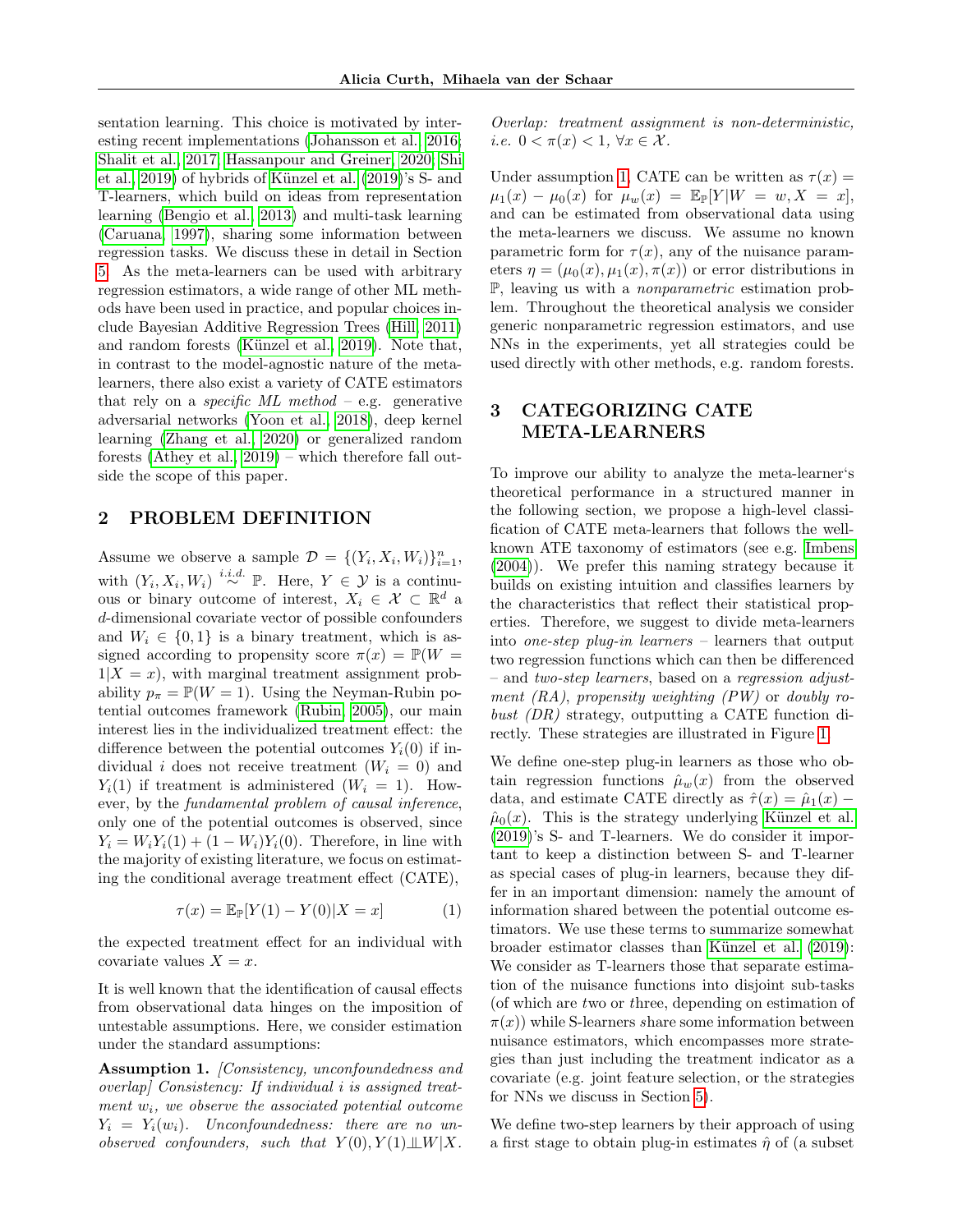of) the nuisance parameters  $\eta = (\mu_0(x), \mu_1(x), \pi(x)),$ and then a second stage to obtain an estimate  $\hat{\tau}(x)$ by regressing a pseudo-outcome  $\tilde{Y}_{\hat{\eta}}$  (based on nuisance estimates  $\hat{\eta}$ ) on X directly. To do so, we consider pseudo-outcomes for which it holds that  $\mathbb{E}_{\mathbb{P}}[\tilde{Y}_{\eta}|X]$  $x = \tau(x)$  (i.e. they are unbiased for CATE when  $\eta$ is known), for which there are three straightforward strategies inspired by ATE estimators:

(1) We propose an RA-learner, which uses the regression-adjusted pseudo-outcome

$$
\tilde{Y}_{RA,\hat{\eta}} = W(Y - \hat{\mu}_0(X)) + (1 - W)(\hat{\mu}_1(X) - Y) \tag{2}
$$

in the second step. Künzel et al.  $(2019)$ 's X-learner is a variant of this estimator: Instead of performing one regression in the second step, they suggest performing two separate regressions for each term in the sum, leading to two CATE estimators  $\hat{\tau}_1(x)$  and  $\hat{\tau}_0(x)$  that should then be combined into a final estimate using  $\hat{\tau}(x) = g(x)\hat{\tau}_0(x) + (1 - g(x))\hat{\tau}_1(x)$  for some weighting function  $g(x)$ . For  $g(x) = 1 - \pi(x)$ , the two estimators coincide in expectation. We prefer the RA-learning strategy here, as it does not require choice of 'hyperparameter'  $g(x)$ .

(2) Inspired by inverse propensity weighted (IPW) estimators, we consider a PW-learner with associated pseudo-outcome based on the Horvitz-Thompson transformation [\(Horvitz and Thompson, 1952\)](#page-9-14)

$$
\tilde{Y}_{PW,\hat{\eta}} = \left(\frac{W}{\hat{\pi}(X)} - \frac{1 - W}{1 - \hat{\pi}(X)}\right)Y\tag{3}
$$

(3) Finally, the DR-learner [\(Kennedy, 2020\)](#page-9-4) has pseudo-outcome

$$
\tilde{Y}_{DR,\hat{\eta}} = \left(\frac{W}{\hat{\pi}(X)} - \frac{(1 - W)}{1 - \hat{\pi}(X)}\right)Y + \left[\left(1 - \frac{W}{\hat{\pi}(X)}\right)\hat{\mu}_1(x) - \left(1 - \frac{1 - W}{1 - \hat{\pi}(X)}\right)\hat{\mu}_0(X)\right] \tag{4}
$$

which is based on the doubly-robust AIPW estimator [\(Robins and Rotnitzky, 1995\)](#page-10-4) and is hence unbiased if either propensity score or outcome regressions are correctly specified. Variants of the DR-learner have previously also been studied in e.g. [Lee et al.](#page-9-15) [\(2017\)](#page-9-15); [Fan et al.](#page-9-16) [\(2020\)](#page-9-16).

The R-learner proposed in [Nie and Wager](#page-10-2) [\(2020\)](#page-10-2) does not fall in any of these categories. While all learners considered above are inherently model-agnostic, i.e. can be implemented using any off-the-shelf ML method, the R-learner requires specific model-fitting procedures (e.g. the ability to manipulate a loss function). We therefore do not consider this estimator further here, also because an in-depth theoretical analysis is given in [Nie and Wager](#page-10-2) [\(2020\)](#page-10-2).

# 4 THEORETICAL ANALYSES OF CATE META-LEARNERS

In this section we consider the theoretical behavior of the four different types of CATE meta-learners. While the asymptotic properties of both plug-in and DRlearner have been previously analyzed, our analyses of both RA- and PW-learner, as well as the comparison between all four strategies in asymptotic and finite sample settings, are new and are meant to provide insights to guide principled choice between algorithms.

Throughout, we denote by  $\tau(x)$  the true CATE and by  $\hat{\tau}_{l,\hat{\eta}}(x)$  the output of learner l. For two-step estimators we denote by  $\hat{\tau}_{l,n}(x)$  the output of the second stage regression if we had oracle-access to the nuisance parameters. Further, for an estimator  $\hat{f}(x)$  of  $f(x)$ , we denote by  $\epsilon_{sq}(\hat{f}(x)) = \mathbb{E}[(\hat{f}(x) - f(x))^2]$  its expected squared error. Finally, we use  $a \lesssim b$  to indicate  $a \leq Cb$ for some universal constant C. For the purpose of the theoretical analysis in this section, we make the following two assumptions:

<span id="page-3-1"></span>Assumption 2. *[Assumptions on estimators]* We assume for the propensity score estimates that  $\delta$   $\leq$  $\hat{\pi}(x) \leq 1 - \delta$  for  $\delta > 0$ . Further, all regression estimators fulfill the mild assumptions characterized in [Kennedy](#page-9-4) [\(2020\)](#page-9-4)'s Theorem 1 (see supplement).

<span id="page-3-0"></span>Assumption 3. [Assumptions on true DGP] We assume that  $\mu_w(x)$  is  $\alpha_w$ -smooth,  $\pi(x)$  is  $\beta$ -smooth and  $\tau(x)$  is  $\gamma$ -smooth, and all are estimable at [Stone](#page-10-10) [\(1980\)](#page-10-10)'s minimax rate of  $n^{\frac{-p}{2p+d}}$  for a p-smooth function (which has p continuous and bounded derivatives). Further, the potential outcomes and the propensity scores are bounded, i.e.  $|\mu_w(x)| \leq C$  and  $\omega \leq \pi(x) \leq$  $1 - \omega$  for  $C, \omega > 0$ .

Asymptotic Behavior First, we consider the (asymptotic) behavior of  $\epsilon_{sq}(\hat{\tau}_{l,\hat{\eta}}(x)) = \mathbb{E}[(\hat{\tau}_{l,\hat{\eta}}(x)) \tau(x)$ <sup>2</sup>. For a generic one-step plug-in estimator  $\hat{\tau}(x) = \hat{\mu}_1(x) - \hat{\mu}_0(x)$  we almost trivially have that

$$
\epsilon_{sq}(\hat{\tau}(x)) \le 2[\epsilon_{sq}(\hat{\mu}_1(x)) + \epsilon_{sq}(\hat{\mu}_0(x))] \lesssim n^{\frac{-2\alpha_0}{2\alpha_0+d}} + n^{\frac{-2\alpha_1}{2\alpha_1+d}}
$$

by  $(a + b)^2 \leq 2(a^2 + b^2)$  and assumption [3.](#page-3-0) The second inequality holds asymptotically for plug-in estimators based on T-strategies, but not necessarily for the S-learners because information-sharing might restrict the set of possible potential outcome functions.

The three other learners all require two regression stages and are hence more difficult to analyze. However, under the assumption that we perform the two regression stages on two separate samples  $\mathcal{D}_0$  and  $\mathcal{D}_1$ of size n, we can apply [Kennedy](#page-9-4)  $(2020)$ 's Theorem 1,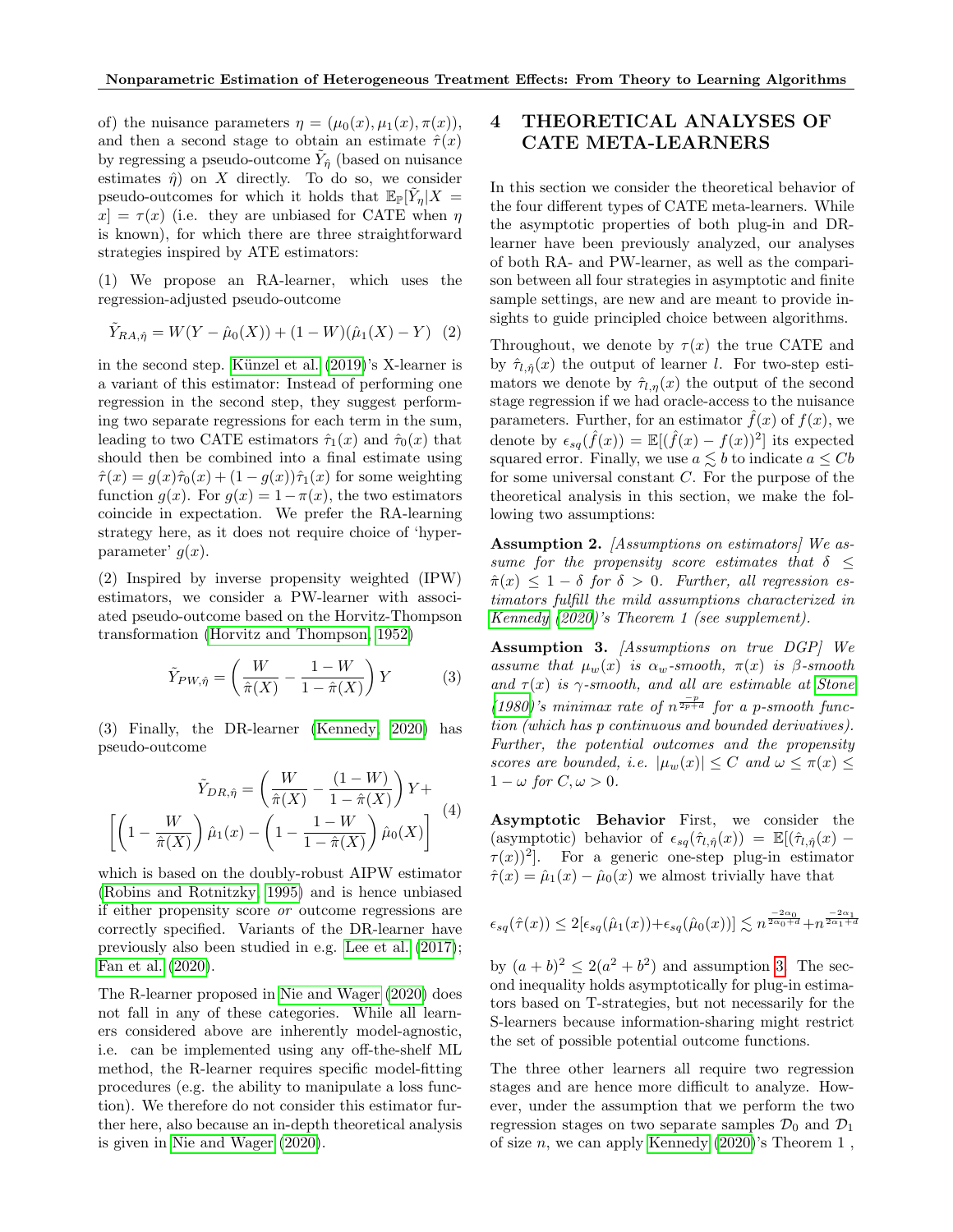yielding that  $\epsilon_{sq}(\hat{\tau}_{l,\hat{\eta}}(x))$ 

$$
\lesssim \underbrace{\epsilon_{sq}(\hat{\tau}_{l,\eta}(x))}_{\leq n^{\frac{-2\gamma}{2\gamma+d}}} + \underbrace{\mathbb{E}[(\mathbb{E}[\tilde{Y}_{\hat{\eta}}(x)|X=x, \mathcal{D}_0] - \tau(x))^2]}_{=R_{l,\hat{\eta}}^2(x)}
$$

for all three learners  $l$ . As the oracle term is of fixed order across all estimators, the remainder term  $R^2_{l,\hat{\eta}}(x)$ , which we analyze in the following theorem (proof and additional analyses in supplement), will determine relative asymptotic performance.

<span id="page-4-0"></span>Theorem 1. *[Learner-specific remainders] Under as-*sumptions [2](#page-3-1) and [3](#page-3-0) and using two-step estimation on two separate samples  $\mathcal{D}_0$  and  $\mathcal{D}_1$  of size n, we have that

(1) for the RA-learner:

$$
R_{RA,\hat{\eta}}^2(x) \le 2(1-\omega)^2 \left(\sum_w \epsilon_{sq}(\hat{\mu}_w(x))\right)
$$
  

$$
\le n^{\frac{-2\alpha_0}{2\alpha_0+d}} + n^{\frac{-2\alpha_1}{2\alpha_1+d}}
$$

(2) for the PW-learner:

$$
R_{PW,\hat{\eta}}^2(x) \le \frac{4C^2}{\delta^2} \epsilon_{sq}(\hat{\pi}(x)) \lesssim n^{\frac{-2\beta}{2\beta+d}}
$$

(3) [\(Kennedy](#page-9-4) [\(2020\)](#page-9-4), Theorem 2 and Corollary 1) If  $\pi(x)$  and  $\mu_w(x)$  are fit on separate sub-samples, we have for the DR-learner that:

$$
R_{DR,\hat{\eta}}^2(x) \le \frac{2}{\delta^2} \epsilon_{sq}(\hat{\pi}(x)) \left( \sum_w \epsilon_{sq}(\hat{\mu}_w(x)) \right)
$$
  

$$
\le n^{-2(\min_w \frac{\alpha_w}{2\alpha_w + d} + \frac{\beta}{2\beta + d})}
$$

By asymptotic properties, we thus prefer the DRlearner over the other two-step learners, and the PWlearner over the RA-learner if  $\beta > min_w \alpha_w$ , i.e. if the propensity score is easier to estimate than the outcome regressions. Further, if  $\min_w \frac{\alpha_w}{2\alpha_w + d} + \frac{\beta}{2\beta + d} > \frac{\gamma}{2\gamma + d}$ , the DR-learner attains the oracle rate, and so do PWand RA-learner if  $\beta > \gamma$  and  $min_w \alpha_w > \gamma$ , respectively. The latter, however, is unlikely since it is commonly assumed that in practice  $\tau(x)$  is simpler than  $\mu_0(x)$  (Künzel et al., 2019). Asymptotically, we therefore expect RA- and plug-in learner to perform similarly. In the case where  $\tau(x)$  is of similar complexity as the potential outcomes functions, plug-in and two-step learners can be expected to perform similarly. Instead of relying on assumed smoothness of the nuisance functions, similar analyses can be performed by relying on different assumptions on the problem structure. In the supplement, we consider sparsity instead of smoothness, which leads to analogous conclusions in terms of relative performance of the different learners.

While in reality it is unlikely to have exact knowledge on the theoretical properties of the nuisance functions, the considerations above are also useful when an expert can give insight on the relative complexity of the underlying functions. Further, in experimental settings, when propensity scores are known, the remainder terms of PW- and DR-learner will be exactly zero, rendering their performance equal to the oracle rate.

Considerations for Finite Samples However, as we will discuss next, in smaller sample regimes, we cannot rely on convergence rates only. A first reason for this derives from the fact that while the oracle term  $\mathbb{E}[(\hat{\tau}_{l,\eta}(x)-\tau(x))^2]$  is of the same order for all estimators, the variance of inverse propensity weighted estimators is well-known to be high, particularly when propensity scores are extreme. Additionally, the pseudo-outcome associated with the PWlearner has a very high variance even when propensity scores are constant and known, because it then still lies in  $\{-2Y(0), 2Y(1)\}.$  This – as we will demonstrate in the experiments – can lead to very poor empirical performance of the PW-learner. Similarly, for  $\delta$  small, the constants in the error bounds of PW- and DR-learner in Theorem [1](#page-4-0) can be large, possibly leading to relatively better performance of the RA-learner in smaller samples.

Second, so far we did not consider selection bias –  $\pi(x) \neq 0.5$  for some x – which matters in finite sample regimes, as it results in each regression surface not being fit optimally. Consider the expected (integrated) error on the treated outcome surface, for which it is straightforward to show (see supplement) that:

$$
\mathbb{E}_{X \sim \mathbb{P}(\cdot)} [(\hat{\mu}_1(X) - \mu_1(X))^2] =
$$
\n
$$
\mathbb{E}_{X \sim \mathbb{P}(\cdot|W=1)} [w(X)(\hat{\mu}_1(X) - \mu_1(X))^2]
$$
\n(5)

where  $w(X) = p_{\pi}(1 + \frac{1 - \pi(X)}{\pi(X)})$ . When  $\hat{\mu}_1(x)$  is fit on factual data only, this corresponds to setting  $w(x) = 1$ for all  $x$ , which gives too much weight to samples with large  $\pi(x)$ . Combining this with assumption [3,](#page-3-0) we have for one-step learners that  $\mathbb{E}_{X \sim \mathbb{P}(\cdot)}[(\hat{\tau}(X) - \tau(X))^2]$ 

$$
\leq \frac{2}{\omega} \left( \mathbb{E}_{X \sim \mathbb{P}(\cdot | W = 1)} [(\hat{\mu}_1(X) - \mu_1(X))^2] + \mathbb{E}_{X \sim \mathbb{P}(\cdot | W = 0)} (\hat{\mu}_0(X) - \mu_0(X))^2] \right)
$$

which highlights why selection bias does not matter asymptotically, but can be severe in finite samples if  $\omega$  is small (a similar conclusion was reached in [Alaa](#page-9-6) [and van der Schaar](#page-9-6) [\(2018b\)](#page-9-6)). It also shows that the degree of overlap, which determines  $\omega$ , is of paramount importance. Because the second stage regressions use all data to estimate  $\tau(x)$  directly, and hence consider  $X \sim \mathbb{P}(\cdot)$ , this can correct for sub-optimal weighting in the first stage.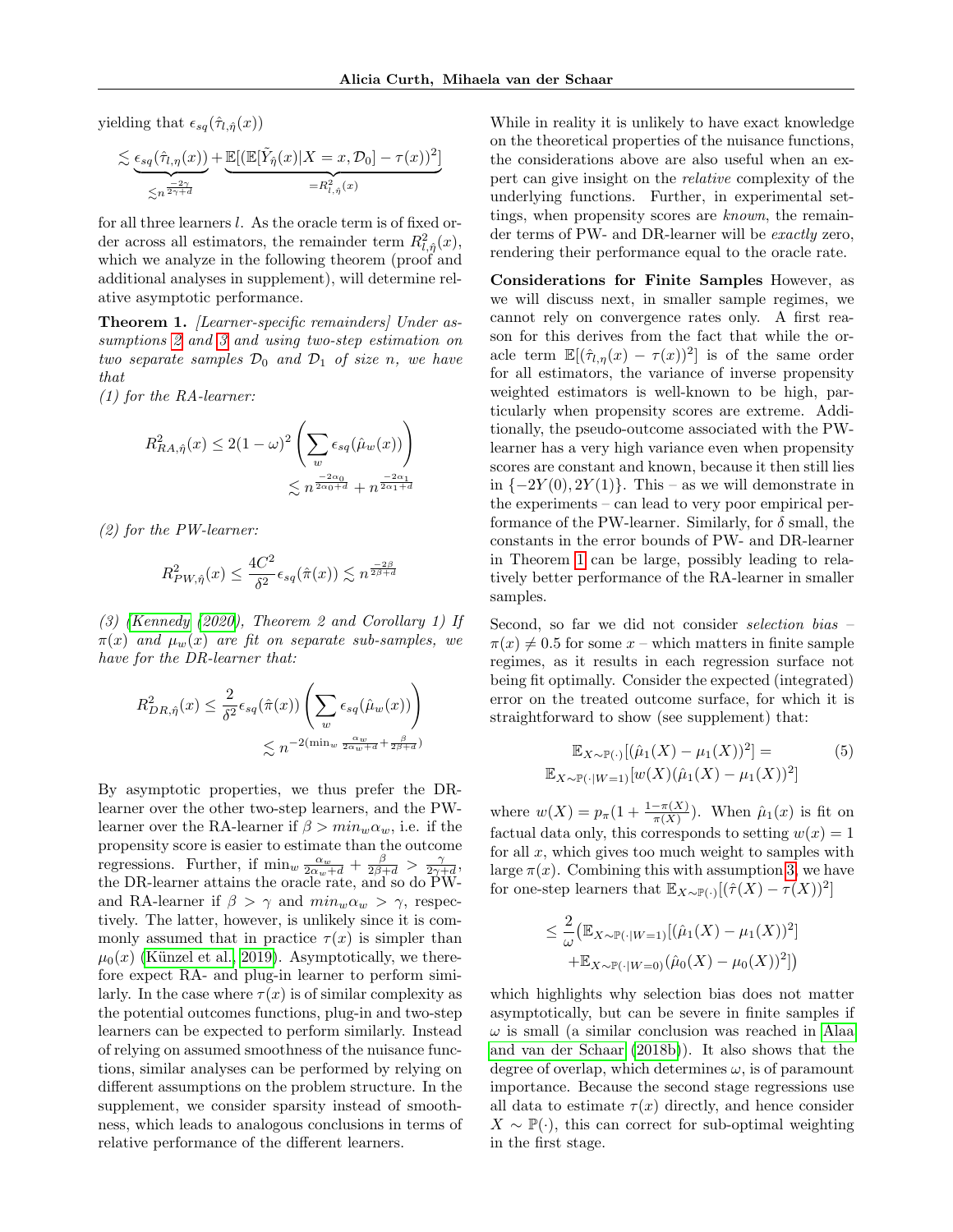

<span id="page-5-1"></span>Figure 2: Overview of five possible model architectures for one-step estimation of nuisance parameters, involving different levels of sharing information between tasks (representation layers in gray, task-specific layers in blue)

Overall, we conclude that a second stage regression can act like a 'regularizer' on the first stage output, removing some of the bias induced by regularization and overfitting in finite samples. We note that the DR-learner does so optimally from a theoretical viewpoint, as it can also be shown to build on the notion of nonparametric plug-in bias removal via influence functions [\(Curth et al., 2020\)](#page-9-17). Nonetheless, we note that two-step learners generally need to estimate more parameters on the same amount of data (or, if sample splitting is used, on less), which could in practice also lead to higher variance and worse performance in low sample regimes.

# <span id="page-5-0"></span>5 CATE ESTIMATION USING NEURAL NETWORKS

In the practical part of this paper, we use feed-forward NNs as nuisance estimators for each meta-learner. The simplest NN-based implementation of each learner consists of using a separate network for each regression task (a TNet), which would be a good choice asymptotically, allowing for arbitrarily different regression surfaces.

However, as we alluded to in Section 3, it can be useful to share information between nuisance estimation tasks in finite samples. That is, it may be more efficient to share data between the two regression tasks if  $\mu_1(x)$  and  $\mu_0(x)$  are similar, which would be the case if they were supported on similar covariates and  $\tau(x)$  is not too complex. Therefore, next to a simple T-learner (TNet), we consider a class of model architectures we refer to as SNets because they are based on sharing information between nuisance estimation tasks using representation learning. The resulting one-step architectures for nuisance estimation are visualized in Fig. [2,](#page-5-1) and we discuss implementation details and loss-functions in the supplement.

Existing SNet Architectures Building on the success of representation learning on a variety of learning tasks [\(Bengio et al., 2013\)](#page-9-9), [Shalit et al.](#page-10-5) [\(2017\)](#page-10-5) introduce the idea of learning a shared input representation for the two potential outcome regressions. Formally, this entails jointly learning a map  $\Phi : \mathcal{X} \to \mathcal{R}$ , representing all data in a new space, and two regression heads  $\mu_w : \mathcal{R} \to \mathcal{Y}$ , fit using only the data of the corresponding treatment group. This results in TARNet [\(Shalit et al., 2017\)](#page-10-5), which we will also refer to as SNet-1 because it results in the simplest way of sharing information between tasks. [Shi et al.](#page-10-6) [\(2019\)](#page-10-6)'s DragonNet (SNet-2) takes this idea one step further and learns a representation space from which both  $\pi(x)$  and  $\mu_w(x)$  can be learned, ensuring that confounders are sufficiently controlled for. While [Shi](#page-10-6) [et al.](#page-10-6) [\(2019\)](#page-10-6) used this architecture, combined with ideas from the targeted maximum likelihood estimation framework, to estimate average treatment effects, we use only their model architecture for CATE estimation. Finally, [Hassanpour and Greiner](#page-9-8) [\(2020\)](#page-9-8)'s DR-CFR (SNet-3) learns three representations which are used to model either propensity score, potential outcome regressions or both, respectively<sup>[2](#page-5-2)</sup>.

Underlying Assumptions and a New Architecture Each existing architecture reflects implicit assumptions on the underlying structure of the CATE estimation problem. Therefore, explicitly characterizing assumptions can help choosing between architectures in practice, and guide improvements by identifying shortcomings. SNet-1 builds on the assumption that there exists a common feature space underlying both  $\{\mu_w(x)\}_{w\in\{0,1\}}$ , while SNet-2 assumes that  $\pi(x)$ can also be represented in the same space. SNet-3 is built on the assumption that there exist three separate sets of features, determining  $\mu_w(x)$  and/or  $\pi(x)$ .

Reflecting on these assumptions, we note that there is one important case missing: We wish to explicitly allow for the existence of features that affect only one of the potential outcome functions. This is driven by medical applications where one distinguishes between markers that are prognostic (of outcome) regardless of treatment status or predictive (of treatment effectiveness) [\(Ballman, 2015\)](#page-9-18). Therefore, we propose a

<span id="page-5-2"></span><sup>2</sup>To limit the number of possible models, we consider only straightforward plug-in strategies, and do not use the propensity heads for re-weighting within the loss function (as [Hassanpour and Greiner](#page-9-8) [\(2020\)](#page-9-8) do).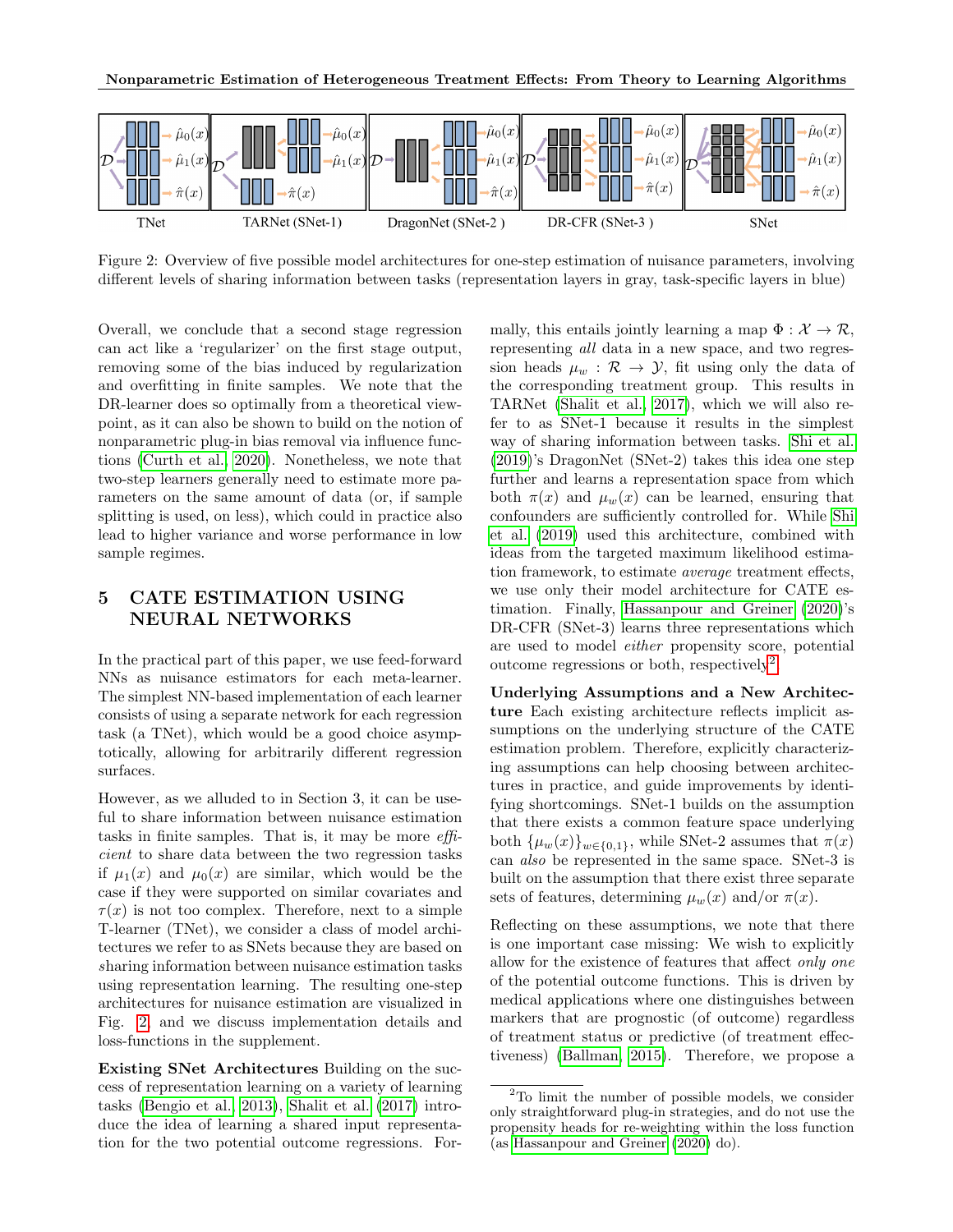final model architecture that learns five representations[3](#page-6-0) , also allowing potential-outcome regressions to depend on only a subset of shared features. We will simply refer to this architecture as SNet because it encompasses all existing SNet-architectures and even the TNet as special cases. That is, if we increase the width of the  $\mu_w(x)$ -specific representations while reducing the shared representations, SNet will approach TNet. If we do the reverse, the proposed architecture approaches SNet-3, which can in turn become either SNet-1 or SNet-2 by changing what is shared between  $\mu_w(x)$  and  $\pi(x)$ . We expect that such a general architecture should perform best on average in absence of knowledge on the underlying problem structure, but may be more difficult to fit than simpler models.

Further Practical Considerations Two-step learners are most commonly implemented using independently trained "vanilla" nuisance estimators, yet, as we investigate in the experiments, all SNet architectures could also be used to estimate nuisance parameters in the first step. Further, while our theoretical analyses rely on sample splitting for two-step learners, we observed that using all data for both steps can work better in practice (particularly in small samples). If estimation with theoretical guarantees is desired yet data is scarce, it can be useful to rely not on sample splitting, but on cross-fitting [\(Chernozhukov et al.,](#page-9-19) [2018\)](#page-9-19) to obtain valid nuisance function estimates for all observations in the sample, which can then all be used for a second stage regression. Which strategy to use involves a trade-off between precision in estimation and computational complexity. While we implement all strategies in our code base, we do not use any form of sample splitting in our experiments. Finally, a convenient by-product of splitting the causal inference task into a series of multiple supervised learning tasks is that hyper-parameters can be tuned using factual hold-out data only – which can be done in both regression stages, if data is split appropriately.

# 6 EXPERIMENTS

In this section we supplement our theoretical analyses with experimental evidence to demonstrate the empirical performance of all learners under different DGPs, using both fully synthetic data and the well-known semi-synthetic IHDP benchmark. In addition to verifying the theoretical properties of the different learners empirically, we consider it of particular interest to gain insight into how to best use the different NN architectures as nuisance estimators for the two-step learners.

Throughout the experiments, we fixed equivalent hyper-parameters across all model architectures (based on those used in [Shalit et al.](#page-10-5) [\(2017\)](#page-10-5)), ensuring that every estimator (output head) has access to the same total amount of hidden layers and units, and effectively used each learner 'off-the-shelf'. To ensure fair comparison across learners, we implemented every architecture in our own python code base<sup>[4](#page-6-1)</sup>; for implementation details, refer to the supplement. Throughout, we consider performance in terms of the Root Mean Squared Error (RMSE) of estimation of  $\tau(x)$ , also sometimes referred to as the precision of estimating heterogeneous effects (PEHE) criterion [\(Hill,](#page-9-11) [2011\)](#page-9-11).

#### 6.1 Synthetic Experiments

We simulate data to investigate the relative performance of the different learners across different underlying DGPs and sample sizes. Throughout, we consider  $d = 25$  multivariate normal covariates, of which we let subsets determine  $\mu_w(x)$  and  $\pi(x)$ . To highlight scenarios under which different learners can be expected to perform well, we consider three (highly stylized) settings: (i)  $\tau(x) = 0$ , and  $\mu_0(x)$  depends on 5 covariates influencing outcome and 5 confounders (which influence also  $\pi(x)$ ), (ii) the same set-up as (i), but with  $\tau(x)$  nonzero and supported on 5 additional covariates and (iii)  $\mu_1(x)$  and  $\mu_0(x)$  depend on disjoint covariate sets, making  $\tau(x)$  the most difficult function to estimate (no confounders). All DGPs are discussed in detail in the supplement. In all simulations, we evaluate performance on 500 independently generated test-observations, and average across 10 runs.

When comparing the 5 plug-in architectures (Fig. [3\)](#page-7-0), we note that S-architectures always improve upon the TNet in small samples when  $\{\mu_w\}_{w \in \{0,1\}}$  share some structure. Even when  $\mu_1(x)$  and  $\mu_0(x)$  are very different, shared layers can help by filtering out noise covariates. Further, the flexibility of the respective SNet architecture seems to indeed drive performance. As expected, the general SNet performs best on average, and is the only architecture to outperform TNet when  $\mu_1(x)$  and  $\mu_0(x)$  are very different. SNet performs well also in the absence of any treatment effect, which we attribute to the architecture's ability to learn that there are no predictive features to represent using the  $\mu_w(x)$ -specific representations. Further, as expected,

<span id="page-6-0"></span><sup>3</sup>Note that, when multiple representations and outcome functions are learned jointly, the distinction between representations is not necessarily well-identified. Therefore, for both SNet-3 and SNet we use a regularization term inspired by [Wu et al.](#page-10-11) [\(2020\)](#page-10-11) that enforces orthogonalization of inputs to the different representation layers, as we discuss in the supplement.

<span id="page-6-1"></span><sup>4</sup>All code is available at [https://github.com/](https://github.com/AliciaCurth/CATENets) [AliciaCurth/CATENets](https://github.com/AliciaCurth/CATENets) and at [https://github.com/](https://github.com/vanderschaarlab/mlforhealthlabpub/tree/main/alg/CATENets) [vanderschaarlab/mlforhealthlabpub/tree/main/alg/](https://github.com/vanderschaarlab/mlforhealthlabpub/tree/main/alg/CATENets) [CATENets](https://github.com/vanderschaarlab/mlforhealthlabpub/tree/main/alg/CATENets)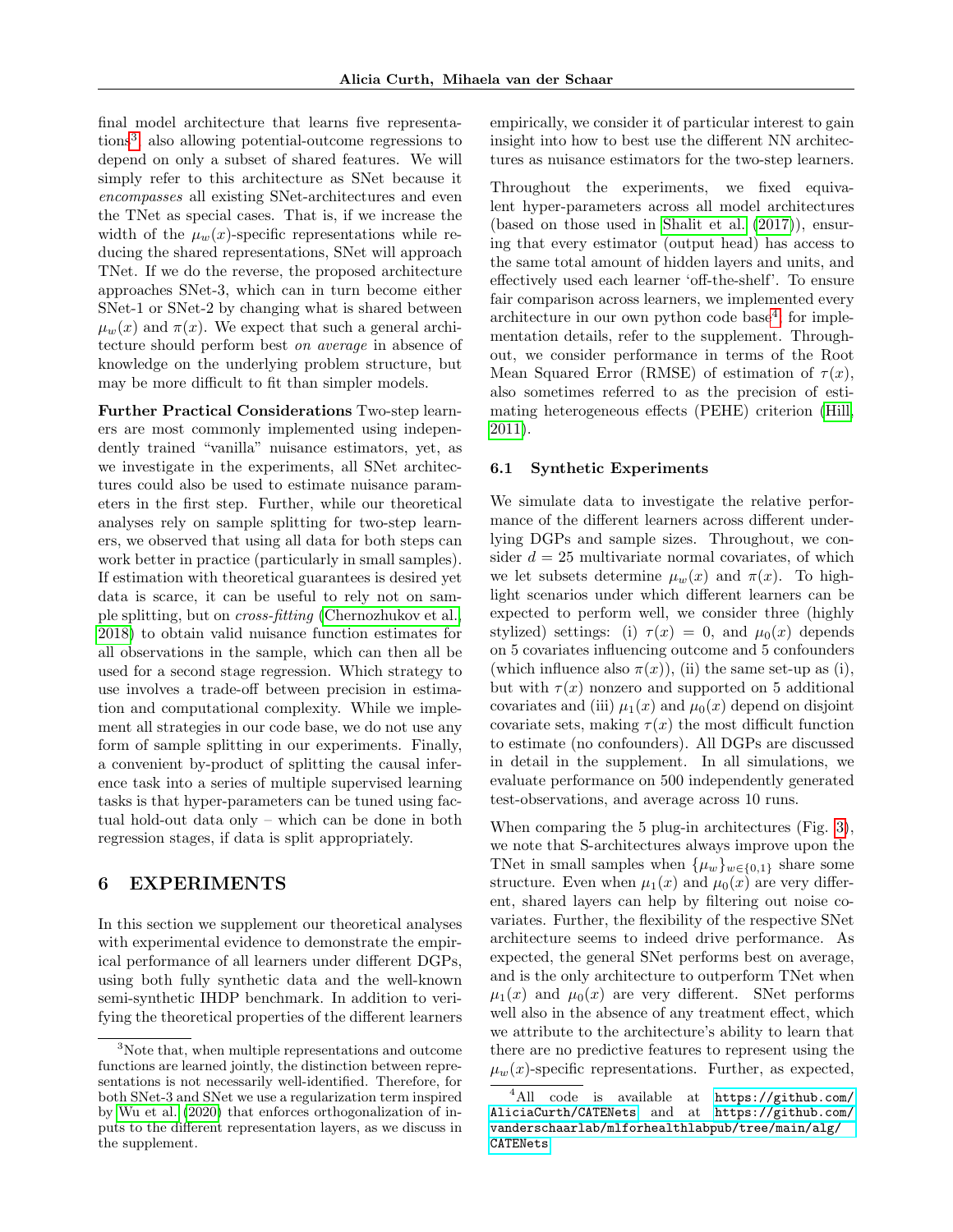

<span id="page-7-0"></span>Figure 3: RMSE of plug-in architectures by sample size and across different DGPs. Shaded area indicates one standard error.

the strength of SNet relative to all variants becomes most apparent in relatively larger sample sizes.

When comparing the four learning strategies (Fig. [4\)](#page-7-1), all based on TNet in the first step, we observe that the DR-learner substantially outperforms the others when there is confounding but no treatment effect (setting (i)). Conversely, when CATE is more complex than either potential outcome function (setting  $(iii)$ ) – making the task of learning CATE directly more difficult than learning the potential outcome functions separately – the plug-in learner performs best, as expected. The RA-learner performed best when there is both confounding and a non-trivial treatment effect (setting (ii)). The PW-learner performed poorly in general, which is caused by the very low signal-tonoise ratio and high variance in the associated pseudooutcome. While all other learning strategies performed very well using equivalent architectures, optimizing the PW-learner would require much stronger regularization and less flexibility (smaller networks) than what we considered here.

To gain further insight to the relative performance of different learning strategies, we interpolate between settings (i) and (ii) by gradually increasing the num-



<span id="page-7-2"></span>Figure 5: RMSE of different plug-in architectures (left) and meta-learners (right) by number of predictive features at  $n = 2000$ . Shaded area indicates one standard error.

ber of predictive features (features determining  $\tau(x)$ ) at  $n = 2000$  in Fig. [5.](#page-7-2) We observe that the performance of the different S-architectures degrades relative to TNet as the number of predictive features increases, which is to be expected as  $\mu_0(x)$  and  $\mu_1(x)$  become less similar. We also observe that while the performance gap between TNet and RA-learner remains virtually constant, the DR-learner loses its advantage as CATE becomes less sparse.

In Fig. [6](#page-7-3) we reconsider setting (i) but with *imbalance* in addition to confounding, by gradually changing the proportion of treated individuals. Comparing the different plug-in architectures, we observe that information sharing has a much larger added value when samples are highly imbalanced. Comparing the different learners, we observe that the performance gap between T- and DR-learner is not impacted by the proportion of treated individuals, but that the RA-learner outperforms the T-learner only for moderate to no imbalance.

Finally, we consider how to best combine nuisance estimators and two-step learners (Fig. [7\)](#page-8-0). We reconsider settings (i) and (ii) where DR- and RA-learner



<span id="page-7-1"></span>Figure 4: RMSE of different meta-learners by sample size and across different DGPs. Shaded area indicates one standard error.



<span id="page-7-3"></span>Figure 6: RMSE of different plug-in architectures (left) and meta-learners (right) by proportion of treated individuals in setting (i) at  $n = 2000$ . Shaded area indicates one standard error.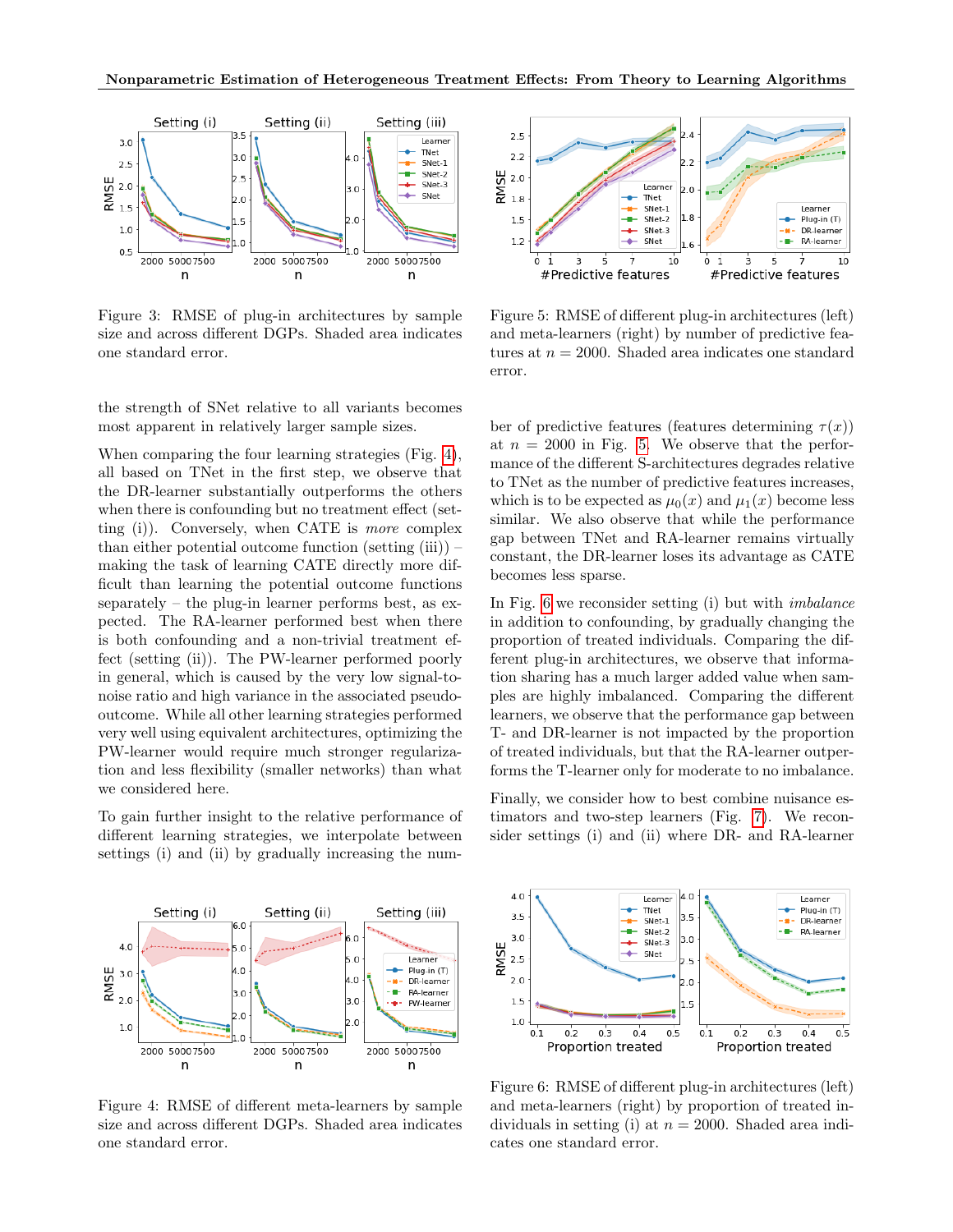

<span id="page-8-0"></span>Figure 7: RMSE of different learner-architecture combinations by sample size and across different DGPs. Shaded area indicates one standard error.

performed best, and use SNet-1, which does not estimate  $\pi(x)$ , and the more general SNet, which does, as nuisance estimators. For the RA-learner, we observe that using SNet, which has better performance on its own, leads to the best RA-learner and conclude that in practice the RA-learner should be combined with an architecture that is expected to best capture the underlying DGP. For the DR-learner, we note that strong dependence between  $\hat{\pi}(x)$  and  $\hat{\mu}_w(x)$  leads to a slower decaying remainder term theoretically, manifesting in poor empirical performance of using SNet with the DR-learner relative to SNet-1 in smaller samples. Hence, the DR-learner is best combined with a nuisance estimator that does not share information between estimation of  $\pi(x)$  and  $\mu_w(x)$ .

#### 6.2 Semi-synthetic Benchmark: IHDP

Additionally, we deploy all algorithms on the wellknown IHDP benchmark, based on real covariates with simulated outcomes. We use an adapted<sup>[5](#page-8-1)</sup> version of the 100 realizations provided by [Shalit et al.](#page-10-5) [\(2017\)](#page-10-5). The data-set is small ( $n = 747$ , of which 90% are used in training), imbalanced (19% treated), and there is only partial overlap [\(Hill, 2011\)](#page-9-11). While the two potential outcome functions are supported on the same covariates, their functional forms are different, making their difference – CATE – the most difficult function to estimate. A more detailed description of the data-set can be found in the supplement.

In Table [1,](#page-8-2) we observe that information sharing in plug-in learners indeed significantly improves performance versus the simple TNet, and that more complex models (SNet-3 & SNet) underperform simpler models (SNet-1  $\&$  2). Both of these observations are

<span id="page-8-2"></span>Table 1: RMSE of all learners on the adapted IHDP data-set. Averaged across 100 realizations, standard error in parentheses.

| 0.761(0.011)<br><b>TNet</b><br>0.678(0.009)<br>SNet-1<br>0.676(0.009)<br>$SNet-2$<br>0.683(0.009)<br>$SNet-3$<br>0.729(0.009)<br><b>SNet</b>                         | Hold-out                                                                                                                                     |
|----------------------------------------------------------------------------------------------------------------------------------------------------------------------|----------------------------------------------------------------------------------------------------------------------------------------------|
| 0.740(0.010)<br>$RA$ -Learner + TNet<br>0.670(0.009)<br>$RA$ -Learner + SNet-2<br>0.893(0.017)<br>$DR$ -Learner + TNet<br>2.250(0.093)<br>$PW\text{-}Learner + TNet$ | 0.770(0.013)<br>0.689(0.012)<br>0.687(0.012)<br>0.691(0.011)<br>0.737(0.011)<br>0.745(0.013)<br>0.680(0.012)<br>0.902(0.019)<br>2.285(0.094) |

not surprising given the small sample size, the high treatment group imbalance, as well as the fact that there is no true separation of covariates into different adjustment sets in the DGP. Further, we observe that – with the exception of using the RA-Learner on top of the best-performing plug-in model – the twostep learners underperform the plug-in learners on the IHDP data-set, a direct consequence of the complexity of the simulated  $\tau(x)$ . Further, potentially because overlap is incomplete in this data-set, the RA-learner outperforms the DR-learner substantially.

# 7 CONCLUSION

In this paper we considered meta-learning strategies for nonparametric CATE estimation, theoretically analyzed their properties, and implemented them using a range of neural network architectures. We demonstrated that while the DR-learner is asymptotically optimal in theory, both the RA-learner and plug-in learners sharing information between nuisance estimation tasks can outperform it in finite samples. We also showed that using sophisticated architectures as nuisance estimators for two-step learners instead of vanilla NNs can boost their small sample performance. In addition, we highlighted that the relative performance of different learners and architectures depends both on the underlying DGP and the amount of data at hand, such that the choice of learner in practice should incorporate an expert's assessment of the most likely DGP. While we considered only the choice between metalearners using the same underlying method throughout, investigating the optimal choice of ML method – e.g. NNs versus random forests – would be an interesting next step.

<span id="page-8-1"></span><sup>&</sup>lt;sup>5</sup>We noticed that the scale of CATE varies by orders of magnitude across different settings in the original data, making (R)MSE incomparable across runs. As discussed in the supplement, we rescaled the responses to correct for this.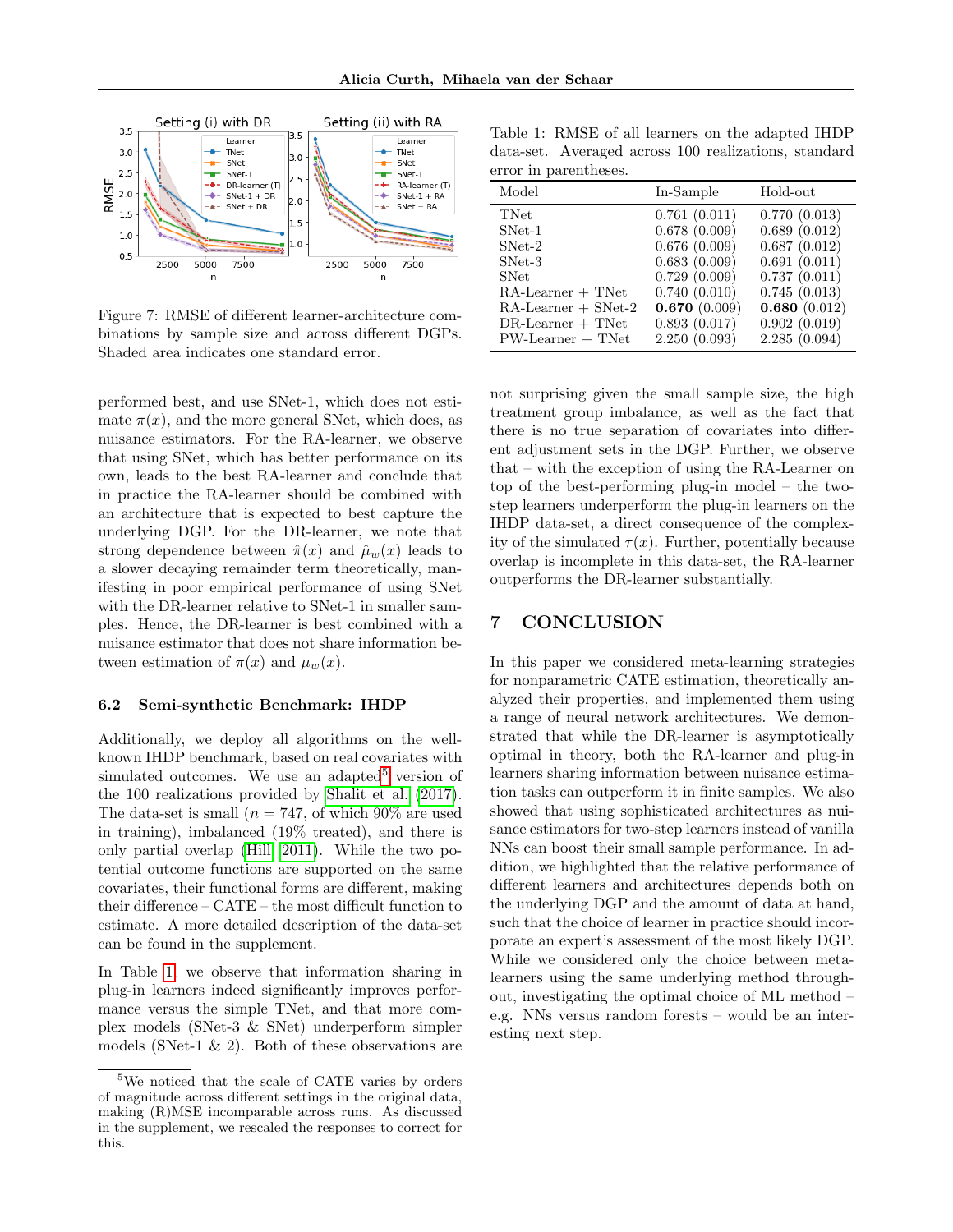#### Acknowledgements

We thank anonymous reviewers as well as members of the vanderschaar-lab for many insightful comments and suggestions. AC gratefully acknowledges funding from AstraZeneca.

### References

- <span id="page-9-5"></span>Alaa, A. M. and van der Schaar, M. (2018a). Bayesian nonparametric causal inference: Information rates and learning algorithms. IEEE Journal of Selected Topics in Signal Processing, 12(5):1031–1046.
- <span id="page-9-6"></span>Alaa, A. M. and van der Schaar, M. (2018b). Limits of estimating heterogeneous treatment effects: Guidelines for practical algorithm design. In International Conference on Machine Learning, pages 129–138.
- <span id="page-9-2"></span>Alaa, A. M. and Van Der Schaar, M. (2019). Validating causal inference models via influence functions. In International Conference on Machine Learning, pages 191–201.
- <span id="page-9-12"></span>Athey, S., Tibshirani, J., and Wager, S. (2019). Generalized random forests. Annals of Statistics, 47(2):1179–1203.
- <span id="page-9-18"></span>Ballman, K. V. (2015). Biomarker: predictive or prognostic? Journal of clinical oncology: official journal of the American Society of Clinical Oncology, 33(33):3968–3971.
- <span id="page-9-9"></span>Bengio, Y., Courville, A., and Vincent, P. (2013). Representation learning: A review and new perspectives. IEEE transactions on pattern analysis and machine intelligence, 35(8):1798–1828.
- <span id="page-9-1"></span>Bica, I., Alaa, A. M., Lambert, C., and van der Schaar, M. (2020). From real-world patient data to individualized treatment effects using machine learning: Current and future methods to address underlying challenges. Clinical Pharmacology & Therapeutics.
- <span id="page-9-20"></span>Bickel, P. J., Ritov, Y., Tsybakov, A. B., et al. (2009). Simultaneous analysis of lasso and dantzig selector. The Annals of statistics, 37(4):1705–1732.
- <span id="page-9-23"></span>Bradbury, J., Frostig, R., Hawkins, P., Johnson, M. J., Leary, C., Maclaurin, D., Necula, G., Paszke, A., VanderPlas, J., Wanderman-Milne, S., and Zhang, Q. (2018). JAX: composable transformations of Python+NumPy programs.
- <span id="page-9-10"></span>Caruana, R. (1997). Multitask learning. Machine learning, 28(1):41–75.
- <span id="page-9-0"></span>Chernozhukov, V., Chetverikov, D., Demirer, M., Duflo, E., Hansen, C., and Newey, W. (2017). Double/debiased/neyman machine learning of treatment effects. American Economic Review, 107(5):261–65.
- <span id="page-9-19"></span>Chernozhukov, V., Chetverikov, D., Demirer, M., Duflo, E., Hansen, C., Newey, W., and Robins, J. (2018). Double/debiased machine learning for treatment and structural parameters. Econometrics Journal, pages C1–C68.
- <span id="page-9-17"></span>Curth, A., Alaa, A. M., and van der Schaar, M. (2020). Estimating structural target functions using machine learning and influence functions. arXiv preprint arXiv:2008.06461.
- <span id="page-9-16"></span>Fan, Q., Hsu, Y.-C., Lieli, R. P., and Zhang, Y. (2020). Estimation of conditional average treatment effects with high-dimensional data. Journal of Business  $\mathcal C$ Economic Statistics, pages 1–15.
- <span id="page-9-8"></span>Hassanpour, N. and Greiner, R. (2020). Learning disentangled representations for counterfactual regression. In International Conference on Learning Representations.
- <span id="page-9-11"></span>Hill, J. L. (2011). Bayesian Nonparametric Modeling for Causal Inference. Journal of Computational and Graphical Statistics, 20(1):217–240.
- <span id="page-9-14"></span>Horvitz, D. G. and Thompson, D. J. (1952). A generalization of sampling without replacement from a finite universe. Journal of the American statistical Association, 47(260):663–685.
- <span id="page-9-13"></span>Imbens, G. W. (2004). Nonparametric estimation of average treatment effects under exogeneity: A review. Review of Economics and statistics, 86(1):4– 29.
- <span id="page-9-7"></span>Johansson, F., Shalit, U., and Sontag, D. (2016). Learning representations for counterfactual inference. In International conference on machine learning, pages 3020–3029.
- <span id="page-9-21"></span>Johansson, F. D., Sontag, D., and Ranganath, R. (2019). Support and invertibility in domaininvariant representations. arXiv preprint arXiv:1903.03448.
- <span id="page-9-4"></span>Kennedy, E. H. (2020). Optimal doubly robust estimation of heterogeneous causal effects. arXiv preprint arXiv:2004.14497.
- <span id="page-9-22"></span>Kingma, D. P. and Ba, J. (2015). Adam: A method for stochastic optimization. In International Conference on Learning Representations.
- <span id="page-9-3"></span>Künzel, S. R., Sekhon, J. S., Bickel, P. J., and Yu, B. (2019). Metalearners for estimating heterogeneous treatment effects using machine learning. Proceedings of the national academy of sciences, 116(10):4156–4165.
- <span id="page-9-15"></span>Lee, S., Okui, R., and Whang, Y.-J. (2017). Doubly robust uniform confidence band for the conditional average treatment effect function. Journal of Applied Econometrics, 32(7):1207–1225.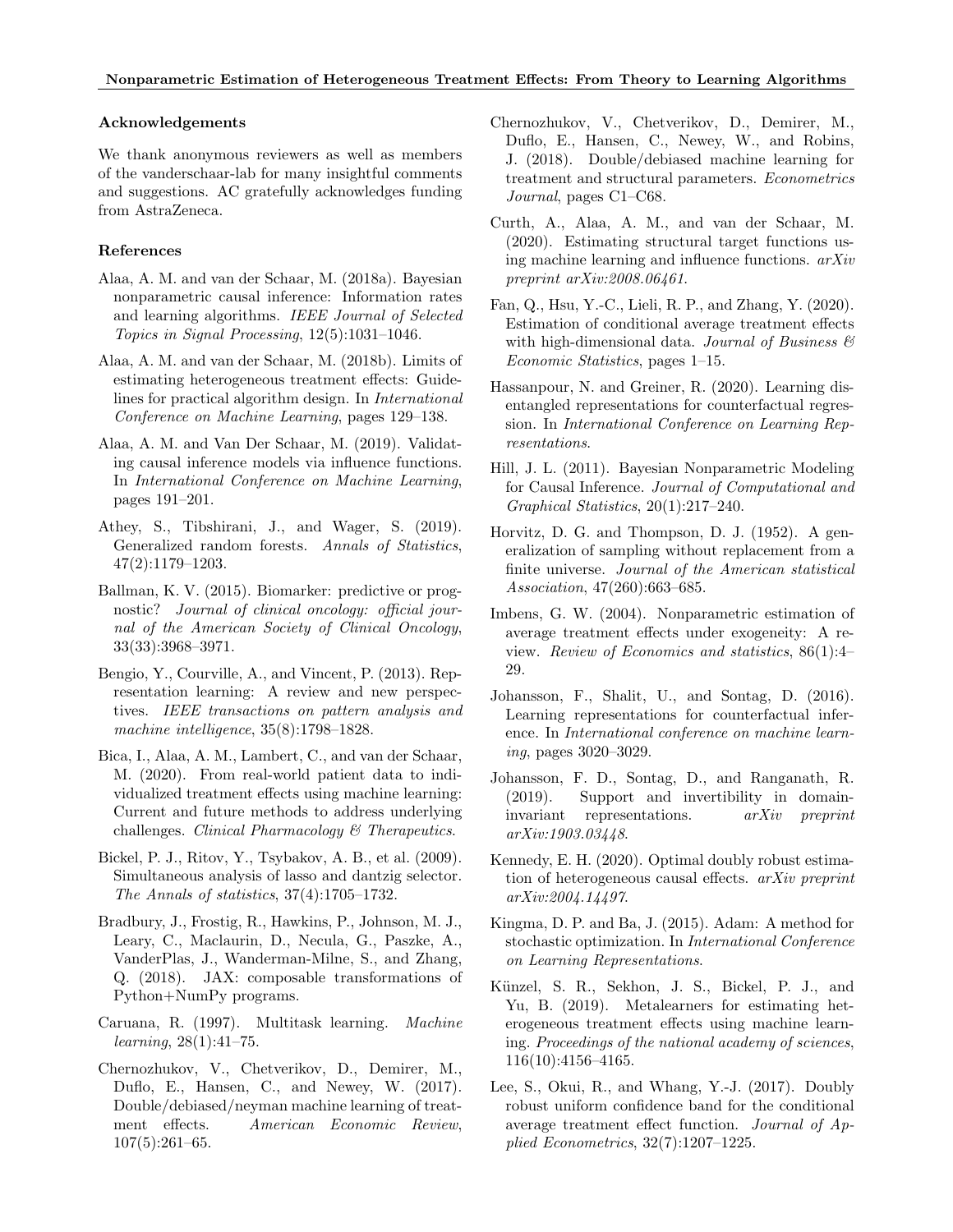- <span id="page-10-2"></span>Nie, X. and Wager, S. (2020). Quasi-oracle estimation of heterogeneous treatment effects. arXiv preprint arXiv:1712.04912.
- <span id="page-10-13"></span>Raskutti, G., Yu, B., and Wainwright, M. J. (2009). Lower bounds on minimax rates for nonparametric regression with additive sparsity and smoothness. In Advances in Neural Information Processing Systems, pages 1563–1570.
- <span id="page-10-4"></span>Robins, J. M. and Rotnitzky, A. (1995). Semiparametric efficiency in multivariate regression models with missing data. Journal of the American Statistical Association, 90(429):122–129.
- <span id="page-10-3"></span>Robinson, P. M. (1988). Root-n-consistent semiparametric regression. Econometrica: Journal of the Econometric Society, pages 931–954.
- <span id="page-10-1"></span>Rolling, C. A. and Yang, Y. (2014). Model selection for estimating treatment effects. Journal of the Royal Statistical Society: Series B: Statistical Methodology, pages 749–769.
- <span id="page-10-14"></span>Rosenbaum, P. R. and Rubin, D. B. (1983). The central role of the propensity score in observational studies for causal effects. Biometrika, 70(1):41–55.
- <span id="page-10-9"></span>Rubin, D. B. (2005). Causal inference using potential outcomes: Design, modeling, decisions. Journal of the American Statistical Association, 100(469):322– 331.
- <span id="page-10-5"></span>Shalit, U., Johansson, F. D., and Sontag, D. (2017). Estimating individual treatment effect: generalization bounds and algorithms. In International Conference on Machine Learning, pages 3076–3085. PMLR.
- <span id="page-10-6"></span>Shi, C., Blei, D., and Veitch, V. (2019). Adapting neural networks for the estimation of treatment effects. In Advances in Neural Information Processing  $S$ *ystems*, pages  $2507-2517$ .
- <span id="page-10-10"></span>Stone, C. J. (1980). Optimal rates of convergence for nonparametric estimators. The annals of Statistics, pages 1348–1360.
- <span id="page-10-0"></span>van der Laan, M. J. and Rose, S. (2011). Targeted learning: causal inference for observational and experimental data. Springer Science & Business Media.
- <span id="page-10-11"></span>Wu, A., Kuang, K., Yuan, J., Li, B., Zhou, P., Tao, J., Zhu, Q., Zhuang, Y., and Wu, F. (2020). Learning decomposed representation for counterfactual inference. arXiv preprint arXiv:2006.07040.
- <span id="page-10-12"></span>Yang, Y., Tokdar, S. T., et al. (2015). Minimaxoptimal nonparametric regression in high dimensions. The Annals of Statistics, 43(2):652–674.
- <span id="page-10-7"></span>Yoon, J., Jordon, J., and van der Schaar, M. (2018). Ganite: Estimation of individualized treatment effects using generative adversarial nets. In International Conference on Learning Representations.

<span id="page-10-8"></span>Zhang, Y., Bellot, A., and Schaar, M. (2020). Learning overlapping representations for the estimation of individualized treatment effects. In International Conference on Artificial Intelligence and Statistics, pages 1005–1014. PMLR.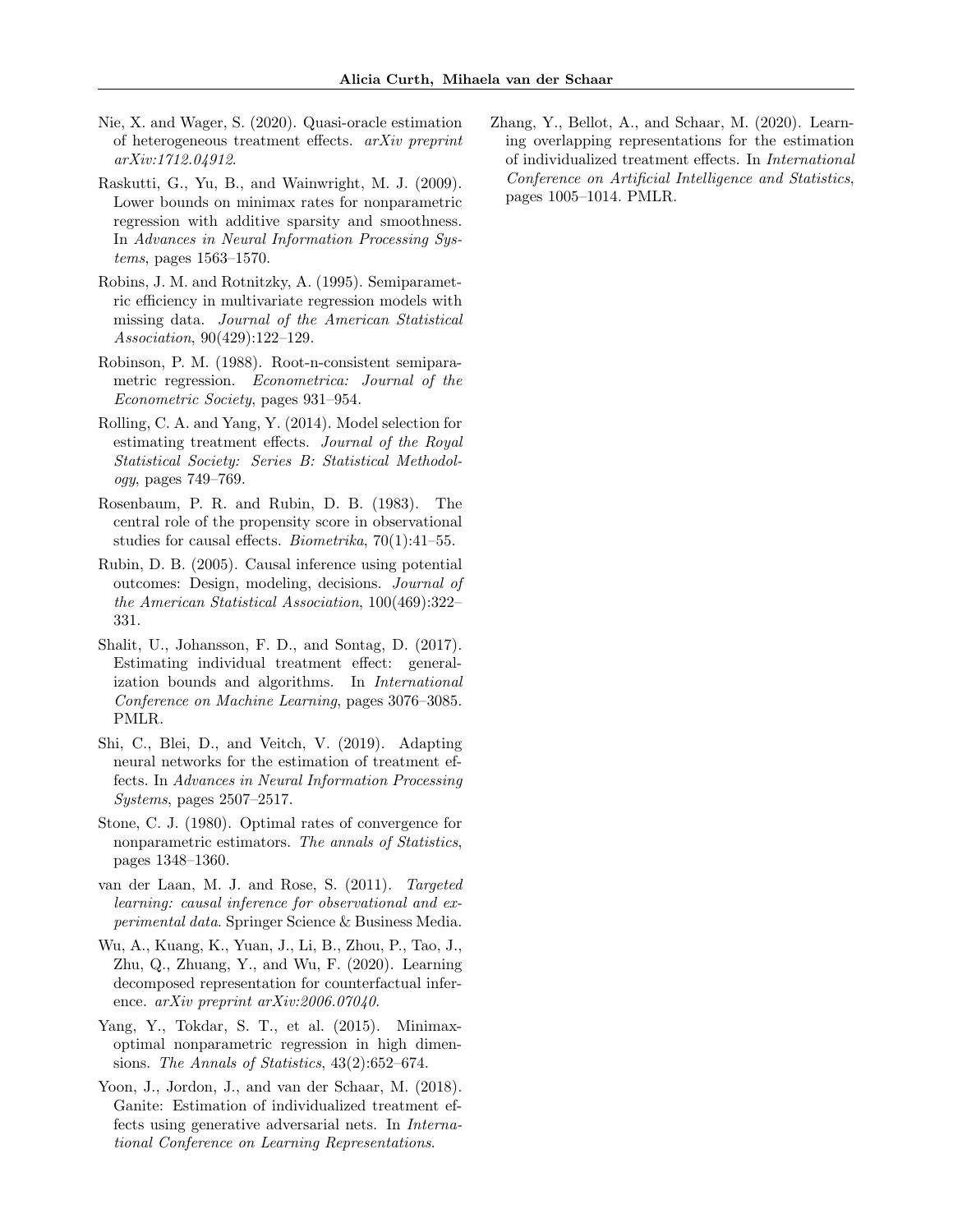# SUPPLEMENTARY MATERIALS

# A ASSUMPTIONS AND ADDITIONAL ANALYSES

In this section, we revisit the assumptions made in Section 4. First, we discuss estimation under assumed sparsity instead of smoothness, and then we discuss the assumptions associated with [Kennedy](#page-9-4) [\(2020\)](#page-9-4)'s theorem on pseudo-outcome regression.

### A.1 Additional Analyses on Minimax Performance Using Assumptions on Sparsity

Why consider minimax error rates? In the main text, we relied on assumptions of smoothness on underlying functions and below we discuss estimation under assumed sparsity. We do so to nonparametrically quantify the hardness of the different estimation problems, allowing us to systematically compare the minimax performance of different learners. The remainders derived in Theorem 1 allow for much more general analyses than what we discuss here, and could be used to assess the relative performance of the different learners using any assumption on the learning rates associated with the "difficulty" of the functions  $\tau(x)$ ,  $\mu_w(x)$  and  $\pi(x)$ . We rely on smoothness and sparsity due to their intuitive appeal, generality and usage in related work [\(Alaa and](#page-9-6) [van der Schaar, 2018b;](#page-9-6) [Kennedy, 2020\)](#page-9-4).

Minimax rates for estimation under sparsity Previously, we relied on assumed smoothness of the different regression functions, to illustrate the effect of differences in underlying complexity of the nuisance functions. Instead of smoothness only, we now consider functions with sparsity and additive sparsity as defined in assumption M3 in [Yang et al.](#page-10-12) [\(2015\)](#page-10-12), which is often a necessary assumption enabling estimation when data is high-dimensional (e.g.  $d > n$ , where  $X \in \mathbb{R}^d$ ). A function f satisfies (additive) sparsity if it depends on  $d^* \approx min(n^{\gamma}, d)$  variables for some  $\gamma \in (0,1)$  but admits an additive structure  $f = \sum_{s=1}^{k} f_s$  where each of the k component functions  $f_s$  depends on a small number of predictors  $(d_s)$ . As special cases of this assumption we have both the more standard sparsity assumption, where one f depends on one small subset  $d^* \leq min(n, d)$  of the predictors (i.e.  $k = 1$ , as well as the case where f is completely additive  $(d_s = 1$  for all s).

For ease of exposure, we also assume that all additive components  $f_s$  have the same smoothness  $p_s = p$ , dimension  $d_s = d^*$  and magnitude. As shown by [Yang et al.](#page-10-12) [\(2015\)](#page-10-12), this leads to the minimax rate  $kn^{-2p/(2p+d^*)}$  +  $k \frac{d^* \log(d/d^*)}{n}$  $\frac{n(nq/q)}{n}$  in squared error of estimation of f. The first term is [Stone](#page-10-10) [\(1980\)](#page-10-10)'s nonparametric minimax rate for a p-smooth function as we considered in the main text, but with  $d^* \leq d$  known, while the second term captures the uncertainty in variable selection.

Learner performance under sparsity We can use this minimax rate to compare the error rates attained by the different learners similarly as we used smoothness in the main text. For example, if we assume that each regression function f is d<sup>\*</sup>-sparse and linear in X, we have the minimax rate  $\frac{d^* \log(\tilde{d}/d^*)}{n}$  $\frac{f_n(d/d^*)}{n}$  for an estimator  $\hat{f}$ [\(Raskutti et al., 2009\)](#page-10-13), and the squared error of estimation using the lasso can attain the minimax rate  $\frac{d^*log(d)}{n}$ n [\(Bickel et al., 2009\)](#page-9-20).

**Assumption 4.** Assume that  $\tau(x)$ ,  $\mu_w(x)$  and  $\pi(x)$  are linear in x and  $d_{\tau}$ ,  $d_{\mu_w}$  and  $d_{\pi}$ -sparse, respectively, and each function f can hence be estimated with squared error rate  $\frac{d_f \log(d)}{n}$ .

Then, we immediately have the following corollary:

Corollary 1. Using Theorem 1, we have the following error rates on the four learners under the sparsity assumptions discussed above:

• For the plug-in learner:

$$
\mathbb{E}[(\hat{\tau}_{plug,\hat{\eta}}(x) - \tau(x))^2] \lesssim \frac{(d_{\mu_0} + d_{\mu_1})log(d)}{n} \tag{6}
$$

• For the RA-learner:

$$
\mathbb{E}[(\hat{\tau}_{RA,\hat{\eta}}(x) - \tau(x))^2] \lesssim \frac{d_\tau \log(d)}{n} + \frac{(d_{\mu_0} + d_{\mu_1}) \log(d)}{n} \tag{7}
$$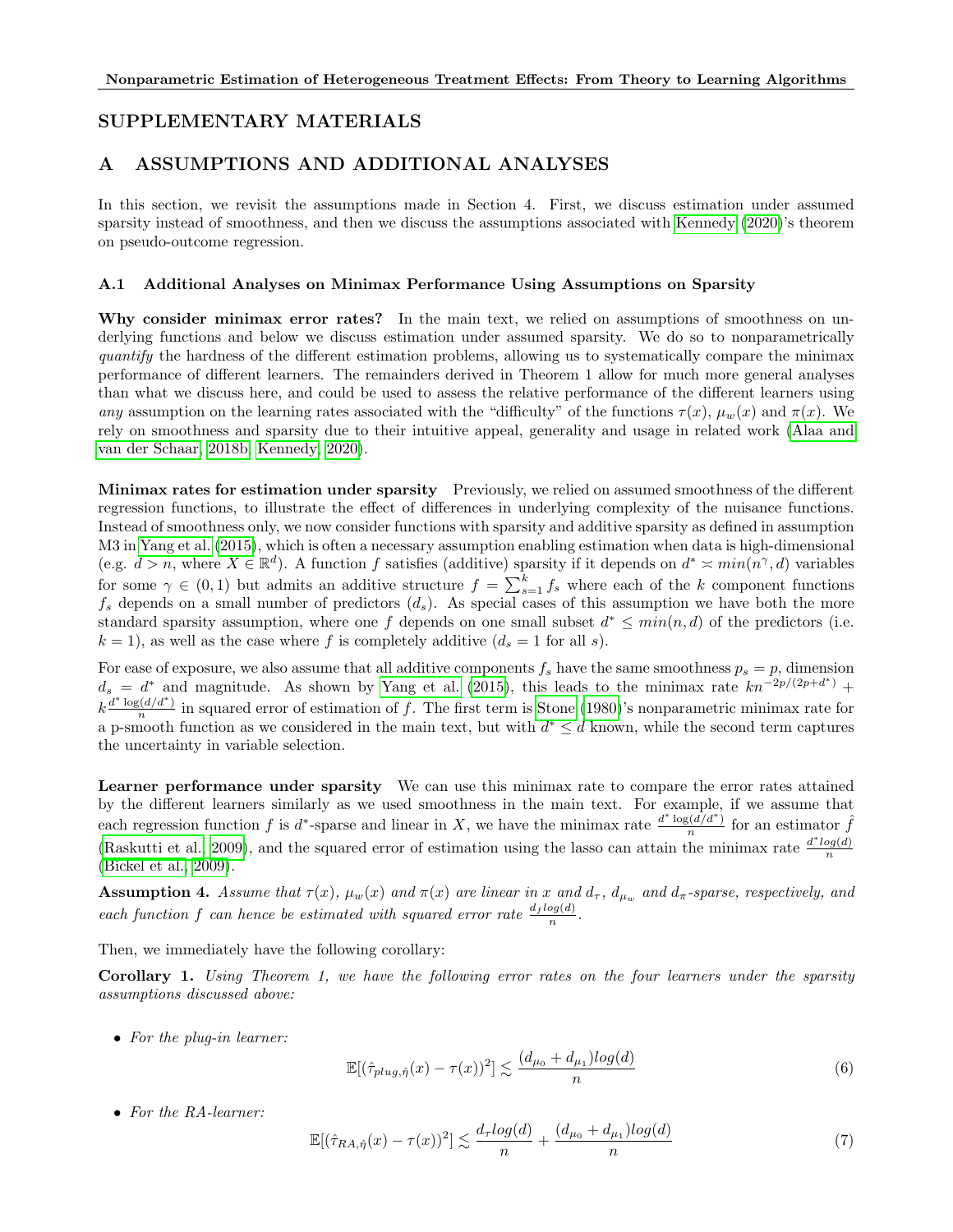• For the PW-learner:

$$
\mathbb{E}[(\hat{\tau}_{PW,\hat{\eta}}(x) - \tau(x))^2] \lesssim \frac{d_\tau \log(d)}{n} + \frac{d_\pi \log(d)}{n} \tag{8}
$$

• For the DR-learner:

$$
\mathbb{E}[(\hat{\tau}_{DR,\hat{\eta}}(x) - \tau(x))^2] \lesssim \frac{d_\tau \log(d)}{n} + \frac{(d_{\mu_0} + d_{\mu_1})d_\pi \log^2(d)}{n^2} \tag{9}
$$

This leads to analogous conclusions on learner performance as presented in the main text, but based on sparsity instead of smoothness. For example, two-step learners can outperform the plug-in learner if  $d_{\tau} < max(d_{\mu_1}, d_{\mu_0}),$ i.e. if the treatment effect depends on less covariates than each potential outcome function. This would not be the case if  $\mu_1(x)$  and  $\mu_0(x)$  would depend on completely disjoint sets of covariates, as in setting (iii) in our experiments. Further, if  $d_{\tau} < max(d_{\mu_1}, d_{\mu_0})$ , then RA-learner and plug-in learner are expected to perform equally, and PW- outperforms RA-learner if  $d_{\pi} < max(d_{\mu_1}, d_{\mu_0})$ . Finally, the DR-learner attains the oracle rate for CATE estimation if  $d_{\tau} > \frac{(d_{\mu_0} + d_{\mu_1})d_{\pi}log(d)}{n}$  $\frac{1}{n}$ <sup>1,*ia* $\pi$ *tog*(*a*)</sub> (this is shown also in [Kennedy](#page-9-4) [\(2020\)](#page-9-4)).</sup>

Using the more general formulation of [Yang et al.](#page-10-12) [\(2015\)](#page-10-12), relying not on linear but general sparse functions, would allow to consider even more general scenarios and derive conditions under which each learner outperforms the others based on smoothness of nonlinear functions and sparsity.

Further comparison with existing results As previously mentioned, some of the different learners have been discussed separately in related work. In particular, asymptotic analyses for the DR-learner under smoothness and sparsity assumptions were presented in [Kennedy](#page-9-4) [\(2020\)](#page-9-4), and [Alaa and van der Schaar](#page-9-6) [\(2018b\)](#page-9-6) derive an error bound for Bayesian estimation of treatment effects using plug-in learners, based on an information-theoretic approach assuming smoothness and sparsity, which gives results for the plug-in learner analogous to ours. Yet, by analyzing the four main strategies for nonparametric meta-learning of CATE within one coherent framework, we contribute to existing work by building systematic understanding of the relative strengths and weaknesses of different estimation strategies in different scenarios. In particular, theoretical comparisons between one- and two-step learners often emphasize the favorable properties of two-step learners (e.g. for the X-learner in Künzel [et al.](#page-9-3) [\(2019\)](#page-9-3) and the DR-learner in [Kennedy](#page-9-4) [\(2020\)](#page-9-4)) because it is typically assumed that CATE is much simpler than the baseline outcome function  $\mu_0(x)$  (Künzel et al., 2019). This assumption, however, is not always reflected in the DGPs used to evaluate performance of CATE estimators elsewhere. The IHDP benchmark used in (among others) [Shalit et al.](#page-10-5) [\(2017\)](#page-10-5); [Shi et al.](#page-10-6) [\(2019\)](#page-10-6); [Hassanpour and Greiner](#page-9-8) [\(2020\)](#page-9-8); [Wu et al.](#page-10-11) [\(2020\)](#page-10-11), based on [Hill](#page-9-11)  $(2011)'$  $(2011)'$ 's simulation setting B (discussed in detail below), does not satisfy this assumption, leading to conclusions based on empirical performance that seemingly stand in conflict with theoretical analyses highlighting mainly the favorable properties of two-step learners.

#### A.2 Assumptions on Estimators for Pseudo-outcome Regression

To be able to bound the error in pseudo-outcome regression using [Kennedy](#page-9-4) [\(2020\)](#page-9-4)'s Theorem 1 (which leads to the additive error decomposition using the oracle rate of estimation of CATE) we need a mild assumption on the second-stage regression model necessary to ensure stability of the second stage regression [\(Kennedy, 2020\)](#page-9-4):

#### Assumption 5. Regularity of regression estimators

We need two mild assumptions on the regularity of our second-stage regression estimators  $\mathbb{E}_n$ .  $\mathbb{E}_n$  needs to satisfy that:

1. 
$$
\hat{\mathbb{E}}_n(Y|X=x) + c = \hat{\mathbb{E}}_n(Y+c|X=x) \text{ for any constant } c
$$
  
2. If 
$$
\mathbb{E}[Y|X=x] = \mathbb{E}[W|X=x] \text{ then}
$$

$$
\mathbb{E}\left[\{\hat{\mathbb{E}}_n[W|X=x] - \mathbb{E}[W|X=x]\}^2\right] \asymp \mathbb{E}\left[\{\hat{\mathbb{E}}_n[Y|X=x] - \mathbb{E}[Y|X=x]\}^2\right]
$$

The first assumption enforces that adding a constant to an outcome pre- or post-regression leads to the same result, whereas the second assumption says that the regression method results in the same error (up to constants) for two variables with the same conditional means, regardless of e.g. variance [\(Kennedy, 2020\)](#page-9-4).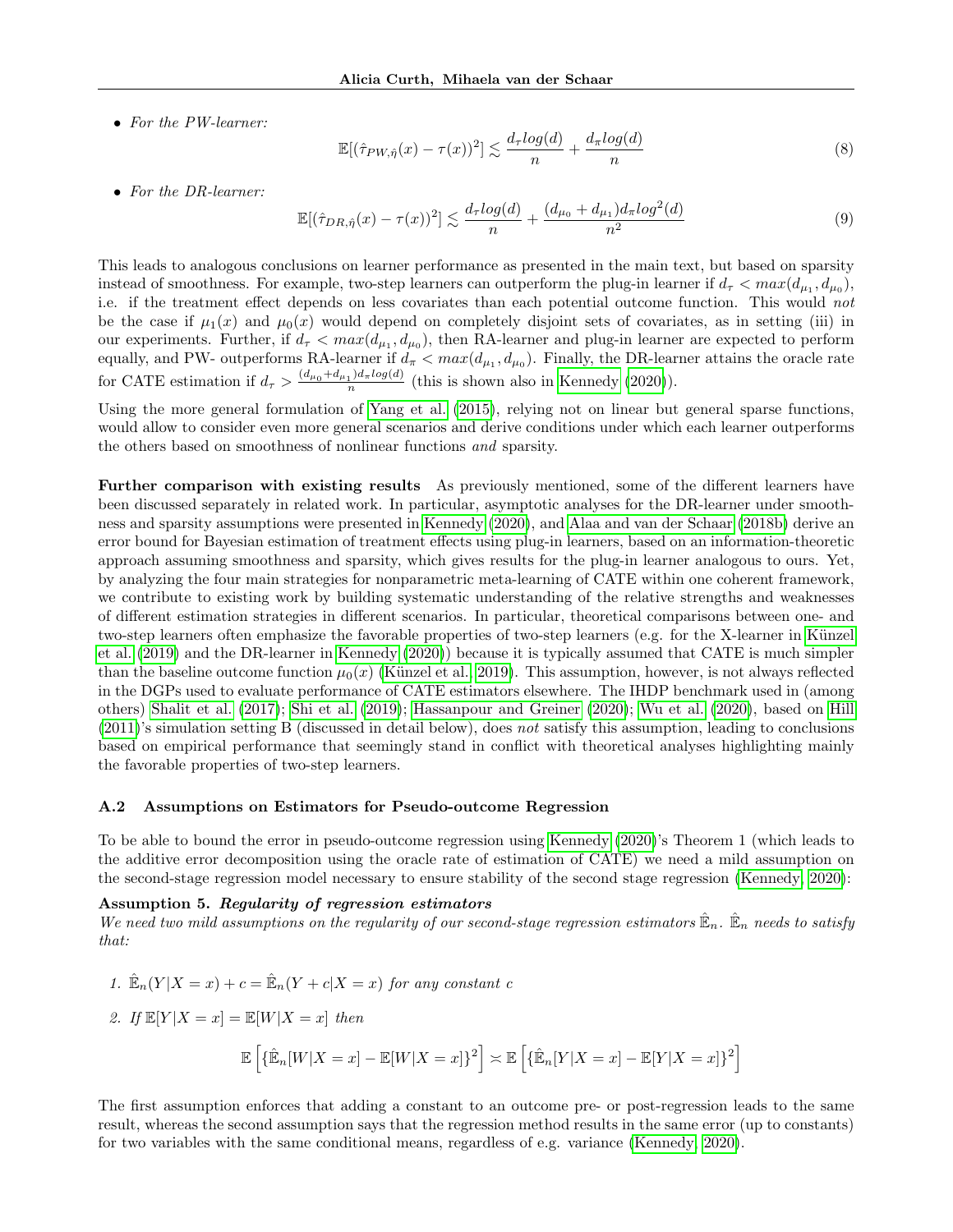# B PROOFS

### B.1 Proof of Theorem 1

Here, we consider the term  $\mathbb{E}[(\mathbb{E}[\tilde{Y}_{\hat{\eta}}(x)|X=x,\mathcal{D}_0]-\tau(x))^2]$  in detail for each learner. For the DR-learner, this was proven in [Kennedy](#page-9-4) [\(2020\)](#page-9-4), but we restate the proof here for completeness. By the tower property, we have for the term  $R = \mathbb{E}[\tilde{Y}_{\hat{\eta}}(x)|X=x, \mathcal{D}_0] - \tau(x)$  for each two-step learner: (1) RA-Learner:

$$
R = \pi(x)[\mu_1(x) - \hat{\mu}_0(x)] + (1 - \pi(x))[\hat{\mu}_1(x) - \mu_0(x)] - (\mu_1(x) - \mu_0(x))
$$
  
=  $\pi(x)[\mu_0(x) - \hat{\mu}_0(x)] + (1 - \pi(x))[\hat{\mu}_1(x) - \mu_1(x)]$ 

(2) PW-Learner:

$$
R = \frac{\pi(x)}{\hat{\pi}(x)} \mu_1(x) - \frac{1 - \pi(x)}{1 - \hat{\pi}(x)} \mu_0(x) - (\mu_1(x) - \mu_0(x))
$$

$$
= (\frac{\pi(x)}{\hat{\pi}(x)} - 1)\mu_1(x) - (\frac{1 - \pi(x)}{1 - \hat{\pi}(x)} - 1)\mu_0(x)
$$

$$
= \frac{1}{\hat{\pi}(x)} (\pi(x) - \hat{\pi}(x))\mu_1(x) - \frac{1}{1 - \hat{\pi}(x)} (\hat{\pi}(x) - \pi(x))\mu_0(x)
$$

(3) DR-Learner:

$$
R = \frac{1}{\hat{\pi}(x)}(\pi(x) - \hat{\pi}(x))(\hat{\mu}_1(x) - \mu_1(x)) - \frac{1}{1 - \hat{\pi}(x)}(\hat{\pi}(x) - \pi(x))(\hat{\mu}_0(x) - \mu_0(x))
$$

Using the identity  $(a + b)^2 \leq 2(a^2 + b^2)$  and assumption 2, this yields for the square  $R^2 = \mathbb{E}[\tilde{Y}_{\hat{\eta}}(x)|X =$  $[x, \mathcal{D}_0] - \tau(x))^2$  for the

(1) RA-learner:

$$
R^2 \le 2(\pi(x)^2[\mu_0(x) - \hat{\mu}_0(x)]^2 + (1 - \pi(x))^2[\hat{\mu}_1(x) - \mu_1(x)]^2)
$$
  

$$
\le 2(1 - \omega)^2 \left(\sum_{w \in \{0, 1\}} (\hat{\mu}_w(x) - \mu_w(x))^2\right)
$$

(2) PW-learner:

$$
R^2 \le 2\left(\frac{\mu_1^2(x)}{\hat{\pi}^2(x)} + \frac{\mu_0^2(x)}{(1-\hat{\pi}(x))^2}\right)(\hat{\pi}(x) - \pi(x))^2 \le \frac{4C^2}{\delta^2}(\hat{\pi}(x) - \pi(x))^2
$$

(3) DR-learner:

$$
R^{2} \leq 2(\hat{\pi}(x) - \pi(x))^{2} \left( \frac{(\hat{\mu}_{1}(x) - \mu_{1}(x))^{2}}{\hat{\pi}^{2}(x)} + \frac{(\hat{\mu}_{0}(x) - \mu_{0}(x))^{2}}{(1 - \hat{\pi})^{2}} \right)
$$
  

$$
\leq \frac{2}{\delta^{2}} (\hat{\pi}(x) - \pi(x))^{2} \left( \sum_{w \in \{0, 1\}} (\hat{\mu}_{w}(x) - \mu_{w}(x))^{2} \right)
$$

The theorem follows by taking expectations over  $R^2$ , and applying assumption 3.

## B.2 Proof of equation 5

In the following, we denote by  $p(\cdot)$  the pdf of  $\mathbb P$ . Further, we let  $R_1 = \mathbb{E}_{X \sim \mathbb{P}(\cdot|W=1)}[(\hat{\mu}_1(X) - \mu_1(X))^2]$ . By repeated application of Bayes rule and the law of total probability we can show that:

$$
\mathbb{E}_{X \sim \mathbb{P}(\cdot)} [(\hat{\mu}_1(x) - \mu_1(x))^2] = \int (\hat{\mu}_1(x) - \mu_1(x))^2 p(x) dx
$$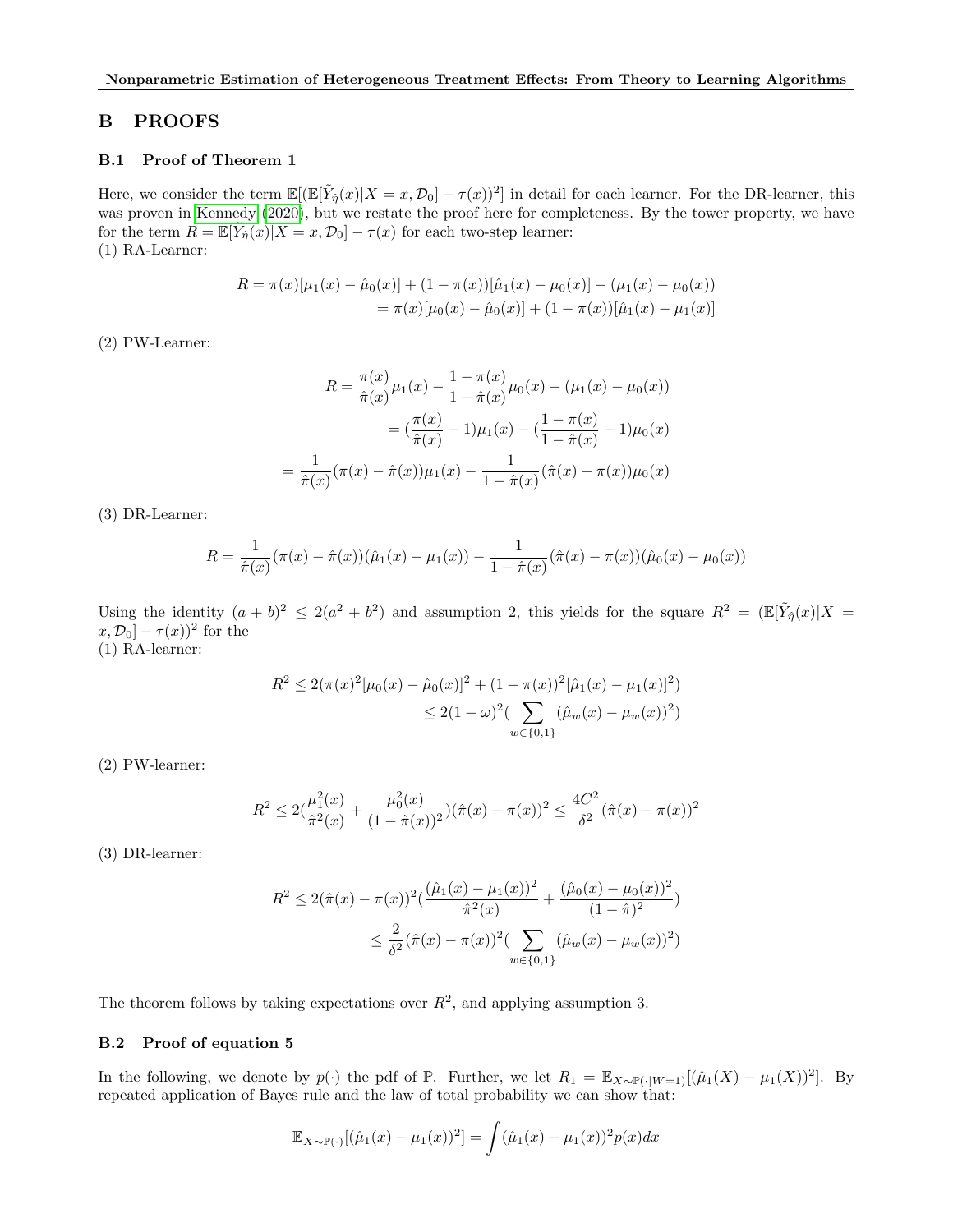$$
\mathbb{P}(W = 1) \int (\hat{\mu}_1(x) - \mu_1(x))^2 p(x|W = 1) dx + (1 - \mathbb{P}(W = 1)) \int (\hat{\mu}_1(x) - \mu_1(x))^2 p(x|W = 0) dx
$$
  
\n
$$
= \mathbb{P}(W = 1)R_1 + (1 - \mathbb{P}(W = 1)) \int (\hat{\mu}_1(x) - \mu_1(x))^2 \frac{p(x|W = 1)}{p(x|W = 1)} p(x|W = 0) dx
$$
  
\n
$$
= \mathbb{P}(W = 1)R_1 + (1 - \mathbb{P}(W = 1)) \int (\hat{\mu}_1(x) - \mu_1(x))^2 \frac{\frac{p(w = 0|x)p(x)}{1 - \mathbb{P}(W = 1)}}{\frac{p(w = 0|x)p(x)}{1 - \mathbb{P}(W = 1)}} p(x|W = 1) dx
$$
  
\n
$$
= \mathbb{P}(W = 1)R_1 + \mathbb{P}(W = 1) \int (\hat{\mu}_1(x) - \mu_1(x))^2 \frac{\mathbb{P}(W = 0|x)}{\mathbb{P}(W = 1|x)} p(x|W = 1) dx
$$
  
\n
$$
= \mathbb{P}(W = 1) \int \left(1 + \frac{\mathbb{P}(W = 0|x)}{\mathbb{P}(W = 1|x)}\right) (\hat{\mu}_1(x) - \mu_1(x))^2 p(x|W = 1) dx
$$
  
\n
$$
= \mathbb{E}_{X \sim \mathbb{P}(\cdot|W = 1)} \left[ \mathbb{P}(W = 1) \left(1 + \frac{1 - \pi(X)}{\pi(X)}\right) (\hat{\mu}_1(X) - \mu_1(X))^2 \right]
$$

# C LEARNING ALGORITHMS AND IMPLEMENTATION

In this section we first give pseudo code for the two-step learners, then discuss the loss functions associated with the different SNets, and finally discuss implementation details.

### C.1 Two-step learner pseudo code

Below, we present the pseudo code for the two-step learners. As discussed in Section 5, we used no form of sample splitting (option 3 in the algorithm described below) in our experiments, yet both cross-fitting (option 1) and a single sample split (option 2) could be used to implement a two-step learner for which the theoretical guarantees hold as analysed.

Algorithm: Two-step learner

- 1: **Inputs**: A sample  $\mathcal{D} = \{Y_i, W_{i_1} X_i\}_{i=1}^n$ , a learning algorithm A, a first-stage fitting strategy and a second stage pseudo-outcome formula  $\tilde{Y}_{\hat{\eta}} = f_{\tilde{Y}}(Y, W, X; \hat{\eta})$
- 2: First stage: nuisance model estimation
- 3: if fitting strategy is cross-fitting then
- 4: split the sample  $\mathcal D$  in  $k$  non-overlapping folds
- 5: for  $k \leftarrow 1 : K$  do
- 6: Fit nuisance models  $\hat{\eta}_{-k} = \mathcal{A}(\mathcal{D}_{-k})$  on all but the  $k^{th}$  fold
- 7: Predict  $\tilde{Y}_i = f_{\tilde{Y}}(Y_i, W_i, X_i; \hat{\eta}_{-k})$  for  $i \in \mathcal{D}_k$  using the nuisance model  $\hat{\eta}_{-k}$
- 8: end for
- 9: else if Fitting strategy is sample splitting then
- 10: split the sample into  $\mathcal{D}_1$  and  $\mathcal{D}_2$
- 11: Fit nuisance model  $\hat{\eta} = \mathcal{A}(\mathcal{D}_1)$  on  $\mathcal{D}_1$
- 12: Predict  $\tilde{Y}_i = f_{\tilde{Y}}(Y_i, W_i, X_i; \hat{\eta})$  for  $i \in \mathcal{D}_2$  using the nuisance model  $\hat{\eta}$
- 13: else
- 14: Fit nuisance model  $\hat{\eta} = \mathcal{A}(\mathcal{D})$  on full sample
- 15: Predict  $\tilde{Y}_i = f_{\tilde{Y}}(Y_i, W_i, X_i; \hat{\eta})$  for  $i \in \mathcal{D}$  using the nuisance model  $\hat{\eta}$
- 16: end if
- 17: Second stage: CATE estimation
- 18: estimate  $\tau(x)$  as a function of x by regressing  $\{\tilde{Y}_i\}$  on  $\{X_i\}$  as  $\hat{\tau}(x) = \mathcal{A}(\{\tilde{Y}_i, X_i\})$
- 19: **Output**:  $\hat{\tau}(x)$

## C.2 Loss functions for SNets

In this section we present the loss functions we use to implement all SNet variants. For SNets 1 - 3, these are adapted from [Shalit et al.](#page-10-5) [\(2017\)](#page-10-5), [Shi et al.](#page-10-6) [\(2019\)](#page-10-6) and [Hassanpour and Greiner](#page-9-8) [\(2020\)](#page-9-8), respectively, but not exactly identical – we did not use re-weighting, re-balancing or TMLE-regularization schemes in estimating nuisance parameters, as we wish to consider only direct plug-in estimators. Strictly speaking, we therefore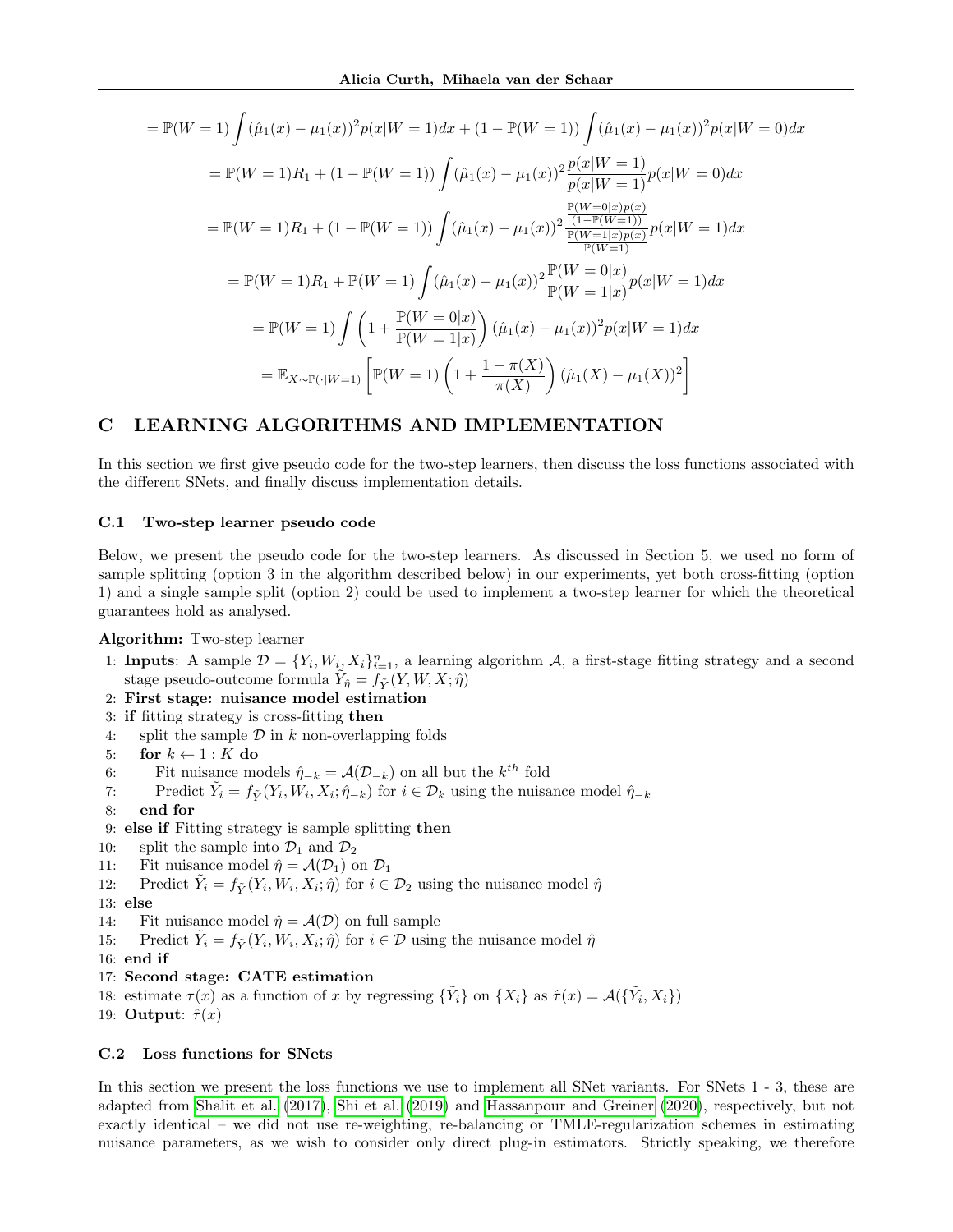adapted only their model architectures. Further, it would be possible to assign different weights to different loss components (e.g. loss on propensity score estimation) below, however, we do not do so here to avoid adding additional hyper-parameters.

#### SNet-1 (TARNet, adapted from [Shalit et al.](#page-10-5) [\(2017\)](#page-10-5))

$$
\min_{h_0, h_1, \Phi} \frac{1}{n} \sum_{i=1}^n L(h_{W_i}(\Phi(X_i)), Y_i) + \lambda \mathcal{R}(h_0, h_1)
$$
\n(10)

where  $\Phi$  is the shared representation,  $h_0$  and  $h_1$  are the potential outcome hypothesis functions,  $L(\cdot)$  refers to the squared loss if Y is continuous and cross-entropy if Y is binary, and  $\mathcal{R}(\cdot)$  is an L2-regularisation term.

Remark (Balanced Representations and Causal Identifiability). Inspired by ideas from domain adaptation, [Shalit et al.](#page-10-5) [\(2017\)](#page-10-5) show that learning invertible feature maps  $\Phi$  that minimize the distance between treatment groups in feature space leads to minimization of a generalization error bound. Nonetheless, we refrain from using balanced representations here (and hence rely on [Shalit et al.](#page-10-5) [\(2017\)](#page-10-5)'s TARNet instead of their proposed counterfactual regression method based on balanced representations (CFR)), because minimizing [Shalit et al.](#page-10-5)  $(2017)'s$  $(2017)'s$  proposed loss function associated with CFR does not necessarily result in invertible representations [\(Johansson et al.](#page-9-21) [\(2019\)](#page-9-21), [Zhang et al.](#page-10-8) [\(2020\)](#page-10-8)) – which can be detrimental in the causal inference setting. If information is discarded by artificially balancing treatment groups in a new feature space, this can re-introduce selection bias (which was controlled for in the original feature space!). While we do not investigate this line of thought further here, it would be possible to add an invertibility-penalty similar to the one used in [Zhang et al.](#page-10-8) [\(2020\)](#page-10-8) to [Shalit et al.](#page-10-5) [\(2017\)](#page-10-5)'s CFR loss function to circumvent this problem. We also note that representations do not necessarily have to be invertible for causal identification – rather, representations have to preserve all identifying conditional independence relationships. Formally,  $\Phi(X)$  has to satisfy  $W \perp \!\!\!\perp X|\Phi(X)$  for confounders X which means that it should take the role of a balancing score [\(Rosenbaum and Rubin, 1983\)](#page-10-14). Hence, it would not be problematic to discard features without confounding effect, even though this leads to non-invertible representations.

SNet-2 (DragonNet, adapted from [Shi et al.](#page-10-6) [\(2019\)](#page-10-6))

$$
\min_{h_0, h_1, \Phi} \frac{1}{n} \sum_{i=1}^n [L(h_{W_i}(\Phi(X_i)), Y_i) + CrossEntropy(h_\pi(\Phi(X_i)), W_i)] + \lambda \mathcal{R}(h_0, h_1, h_\pi)
$$
\n(11)

where the only difference with SNet-1 arises from the additional hypothesis function  $h_{\pi}$  for the propensity score, which is also learnt using the representation Φ.

SNet-3 and SNet [Hassanpour and Greiner](#page-9-8) [\(2020\)](#page-9-8)'s DR-CFR (SNet-3) is built upon three instead of one representation, where one affects outcome only  $(\Phi_O)$ , one affects treatment only  $(\Phi_W)$  and one affects both and is hence a true confounder ( $\Phi_C$ ). We use the following adapted loss function to implement SNet-3 and SNet (where SNet uses the same loss function but adds two further representations  $\Phi_{\mu_0}$  and  $\Phi_{\mu_1}$  which affect only the respective treatment group.)

$$
\min_{h_0, h_1, \Phi_O, \Phi_C, \Phi_W} \frac{1}{n} \sum_{i=1}^n [L(h_{W_i}(\Phi_O(X_i), \Phi_C(X_i)), Y_i) + CrossEntropy(h_{\pi}(\Phi_C(X_i), \Phi_W), W_i)] + \lambda \mathcal{R}(h_0, h_1, h_{\pi}) + \gamma \mathcal{R}_O(\Phi_O, \Phi_C, \Phi_W)
$$
\n(12)

As in [Wu et al.](#page-10-11) [\(2020\)](#page-10-11)'s adaptation of DR-CFR, we also add an orthogonalization term  $\mathcal{R}_O$  to our implementation, which ensures that each variable in  $X$  affects only one of the 3 (5) representations. This is necessary because – as representations and outcome functions are learned jointly – the learned representations are not identifiable otherwise. To enforce separation and hence specialisation of each representation, we add a regularization term that penalizes whenever a variable enters two representations. Let  $W^{1,\Phi_k}$  be the first weight matrix in representation  $\Phi_k$  such that  $XW^{1,\Phi_k}$  is the first pre-activation in the representation layer. Whether variable j enters representation  $\Phi_k$  can be measured by  $\bar{W}_{\Phi_k,j} = \sum_u |W_{j,u}^{1,\Phi_k}|$ , and the orthogonalization term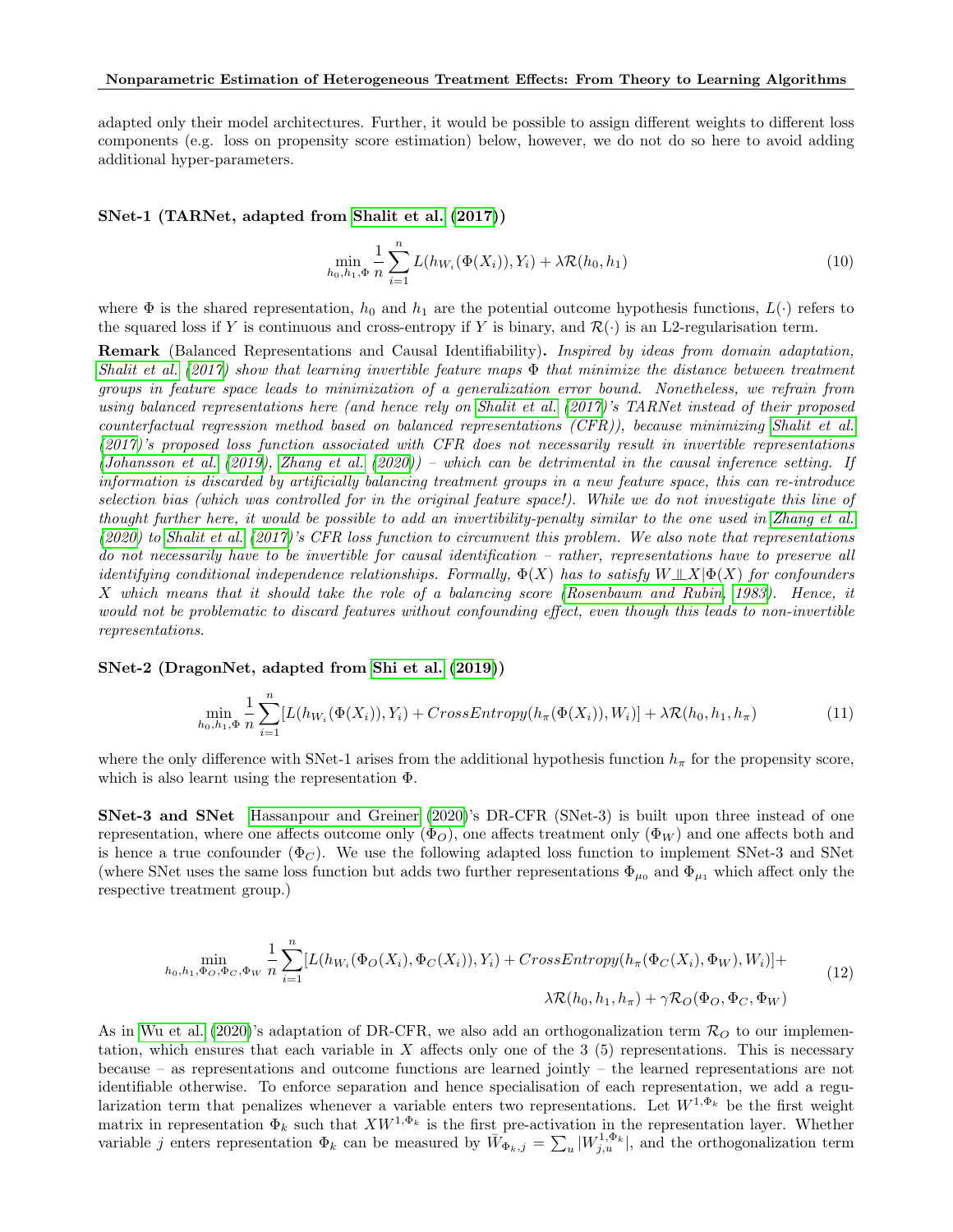$\mathcal{R}_O$  simply consists of all cross-products  $\bar{W}_{\Phi_k,j} \times \bar{W}_{\Phi_l,j}$  of the different representation contributions. While this does not force hard-decomposition, it does penalize a variable entering multiple representations, leading to good disentanglement in practice.

#### C.3 IMPLEMENTATION DETAILS

In our implementations, we use components similar to those used in [Shalit et al.](#page-10-5) [\(2017\)](#page-10-5) for all networks. In particular, we use dense layers with exponential linear units (ELU) as nonlinear activation functions. We train with Adam [\(Kingma and Ba, 2015\)](#page-9-22), minibatches of size 100, and use early stopping based on a 30% validation split. For SNet-1 and SNet-2, the representation Φ consists of 3 layers with 200 units, while for SNet-3  $\Phi_C$  has 150 units and  $\Phi_O$  and  $\Phi_W$  have 50. In SNet,  $\Phi_C$  and  $\Phi_W$  have 100 units, while  $\Phi_O$ ,  $\Phi_{\mu_0}$  and  $\Phi_{\mu_1}$  have 50 units. For hypothesis functions without shared layers (TNet, the second step regressions, and the propensity score in SNet-1), each hypothesis function gets 3 layers of 200 units of its own. Finally, each hypothesis function (output head) consists of 2 additional layers with 100 units and a final prediction layer (with sigmoid-activation for the propensity score). This set-up ensures that each estimated function  $(\hat{\mu}_w(x), \hat{\pi}(x))$  and  $\hat{\tau}(x)$ ) has access to the same amount of layers and units in total, and each architecture can hence represent equally complex nuisance functions. We set  $\lambda = 0.0001$  throughout, and  $\gamma = 0$  in the IHDP experiments and  $\gamma = 0.01$  in the simulation study. All models were implemented using jax [\(Bradbury et al., 2018\)](#page-9-23). Sklearn-style implementations for all models are available at <https://github.com/AliciaCurth/CATENets> and at [https:](https://github.com/vanderschaarlab/mlforhealthlabpub/tree/main/alg/CATENets) [//github.com/vanderschaarlab/mlforhealthlabpub/tree/main/alg/CATENets](https://github.com/vanderschaarlab/mlforhealthlabpub/tree/main/alg/CATENets).

## D EXPERIMENTS

The code used to perform all experiments is available at <https://github.com/AliciaCurth/CATENets> and at <https://github.com/vanderschaarlab/mlforhealthlabpub/tree/main/alg/CATENets>.

#### D.1 Simulation set-up

We use a simulation set-up that is partially inspired by that used in [Hassanpour and Greiner](#page-9-8) [\(2020\)](#page-9-8). In particular, across all settings, we use  $d = 25$  multivariate normal covariates X which are simulated in disjoint subsets  $X_s$  of X, with size  $d_s$  according to  $X_s \sim \mathcal{N}(0, I)$ . For each setting and each training sample size  $n \in \{1000, 2000, 5000, 10000\}$  we draw 10 independent training samples of size n and test samples of size 500.

For settings (i) and (ii), we use covariates  $X_C$ , which are confounders affecting both outcome and treatment assignment, and  $X_O$ , affecting only outcomes. Both  $X_C$  and  $X_O$  are composed of 5 covariates. We model the baseline outcome as

$$
\mu_0(x) = \mathbb{1}^\top X_{CO}^2 \tag{13}
$$

where  $X_{CO} = [X_C, X_O]$ , 1 is the unit vector and  $X_{CO}$  is squared elementwise.

Treatments are sampled as a Bernoulli random variable using the propensity score:

$$
\pi(x) = expit(\xi(\frac{1}{d_c}\mathbb{1}^\top X_c^2 - \omega))
$$
\n(14)

where  $\xi$  determines the extent of the selection bias. In our experiments we set  $\xi = 3$ . Further, we adaptively set  $\omega = median(\frac{1}{d_c}\mathbb{1}^T X_c^2)$  in each simulation run to center propensity scores (if we would not do so, the squares in the specification would lead to a much larger treatment group than control group) .

In setting (i), where there is no treatment effect, we set  $\mu_{1,(i)}(x) = \mu_0(x)$ . In setting (ii), we use 5 additional covariates  $X_{\tau}$  to model a treatment effect:

$$
\mu_{1,(ii)}(x) = \mu_0(x) + \mathbf{1}^\top X_\tau^2 \tag{15}
$$

For setting (iii), we simulate a setting without confounding ( $\pi(x) = 0.5$ ) where the potential outcome functions are determined by non-overlapping covariate sets, both of dimension 10, i.e.

$$
\mu_{0,(iii)} = \mathbb{1}^{\top} X_{\mu_0}^2 \text{ and } \mu_{1,(iii)} = \mathbb{1}^{\top} X_{\mu_1}^2 \tag{16}
$$